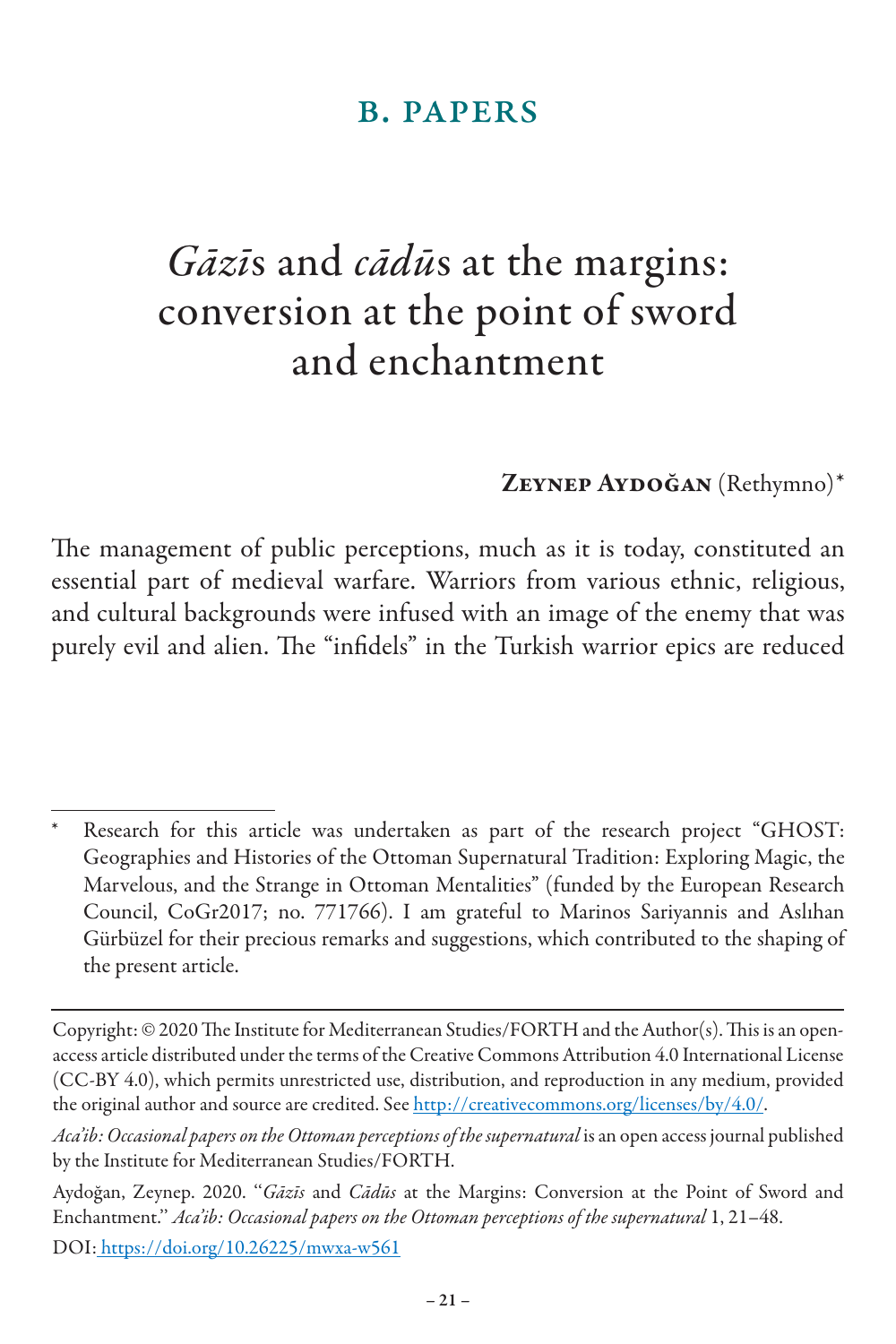#### ACA'IB – OCCASIONAL PAPERS ON THE OTTOMAN PERCEPTIONS OF THE SUPERNATURAL

to stereotypes with a long list of negative qualities attributed to them.<sup>1</sup> It is interesting to note that the characteristics attributed to the "Saracens"<sup>2</sup> in the literature of the "other side", who are portrayed as arrogant, cowardly, selfindulgent, treacherous, foolish pagans who worship idols, match almost exactly how the Christians are portrayed in the Turkish warrior epics.<sup>3</sup> In addition to these wicked qualities, the opponent is also accused of being the masters of devil's art. In the case of the Turkish epics, it is not however the Christian enemy who are worthy of such accusation. It is more frequently the Muslims who self-impose the term *cādū*, 'sorcerer', through the voice of the enemy, or at least through a refracted imagination of it. Such accusations can be better

<sup>1</sup> I have previously discussed this topic in my article, Z. Aydoğan, "Creating an Ideal Self: Representations of Infidels in the Late Medieval Anatolian Frontier Narratives", *Other Places: Ottomans Traveling, Seeing, Writing, Drawing the World* – A special issue of the *OA* [in honor of Thomas D. Goodrich] 38 (2012), 101–119.

<sup>2</sup> The French name *Sarrasins* originally derived from the classic Latin name of an Arab tribe "Sarraceni" which meant, in medieval French epic songs, any people whose religion was other than Christianity. W. W. Comfort, "The Literary Role of the Saracens in the French Epic", *Publications of the Modern Language Association of America*, 55:3 (1940), 629–630. For the origin of the word and how it came to be applied to Muslims, see J. Tolan, ""The Geographers" World: From Arabia Felix to the Balad al Ifranc (Land of the Franks)", in J. Tolan, G. Veinstein and H. Laurens (eds), *Europe and the Islamic World: A History* (Princeton – New Jersey 2012), 12–13.

<sup>3</sup> There are a number of studies that tackle the issue of perception and representation using examples from the Byzantine literature, Spanish poems, and the *chansons de geste*. However, only a few works have dealt with the Muslim perception of Byzantium and other Christian domains, while the Turkish perspective from the late medieval Turco–Byzantine frontiers remains understudied. For an excellent survey of the studies on the representation of Muslims in western literature, see D. R. Blanks, "Western Views of Islam in the Premodern Period: A Brief History of Past Approaches", in D. R. Blanks and M. Frassetto (eds), *Western Views of Islam in Medieval and Early Modern Europe: Perception of Other* (New York 1999), 11–55. For some pioneering studies on cultural perception in cross-cultural encounters, see N. M. El-Cheikh, "Byzantium through the Islamic Prism from the Twelfth to the Thirteenth Century", in A. E. Laiou and R. P. Mottahedeh (eds), *The Crusades from the Perspective of Byzantium and the Muslim World*, (Washington D.C. 2001), 53–69; T. Abdullah, "Arab Views of Northern Europeans in Medieval History and Geography", in D. Blanks (ed.), *Images of the Other: Europe and the Muslim World Before 1700* (Cairo 1996), 73–80; W. M. Watt, *Muslim*–*Christian Encounters: Perceptions and Misperceptions* (London – New York 1991); A. Maalouf, *The Crusades through Arab Eyes*, trans. J. Rothschild (New York c1984). Also see B. Lewis, *The Muslim Discovery of Europe* (New York c1982); F. Gabrieli (ed.), *Arab Historians of the Crusades* (Berkeley 1969).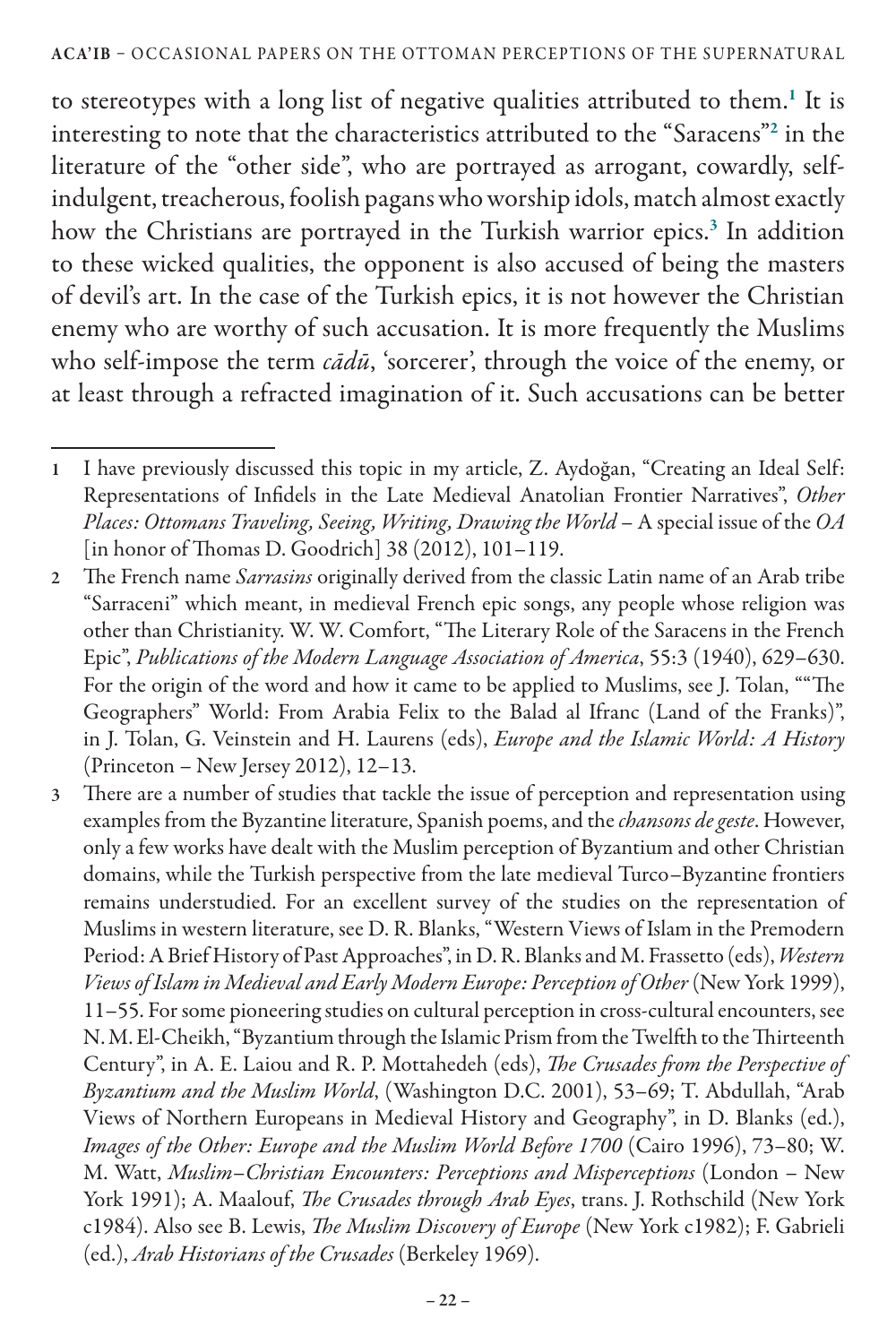understood in the historical setting of medieval Anatolia that witnessed a complete upheaval of political and cultural institutions as a result of continuous warfare, and gradual religious conversion, which eventually led the Muslim minority to become the majority of the population. A logical explanation in the sources for such transformation seems to be through "enchantment" where the Christians willingly or forcefully accepted conversion under the spell of mighty sorcerers: the Muslims.

Aside from Muslims being labeled as *cādū*s as part of their religious identity, there are actual *cādū* figures against whom the Muslims engage in continuous *gazā* warfare.<sup>4</sup> Although similar epithets such as "soothsayer", "magician" or "enchanter" are attributed to the Saracens in western literature,<sup>5</sup> the emphasis on the *cādū* element in the Turkish warrior epics needs to be considered from the perspective of Turkish folklore: influences from ancient Turkic demonology found their way into the oral traditions of the frontier warriors. *Cādū* figures such as Hilāl Cādū and Ra'd Cādū are only a few of the many fantastic elements transferred from one epic to another. Just as with infidels, these figures are presented in the narratives as the sworn enemies of the Muslims with similar physical and moral attributes.

Supernatural imagery can be sought in popular tradition and folklore, however, because such diffusion of narratives occurs largely through oral transmission it is difficult to trace how certain motifs and themes were adapted and orally transmitted from one tradition to another before they became crystallized in literature. Despite this limitation, we are at the same time fortunate enough to have written versions of possibly earlier layers of this orally transmitted lore embodied in a set of Turkish warrior epics originating from the frontier zones of medieval Anatolia. The sources can, therefore, be treated as possible carriers of rich supernatural imagery that drew on Turkic lore and local Arab–byzantine frontier traditions interwoven around themes and motifs drawn from Persian epic romances.

Medieval narratives of the supernatural tend to be taken for granted as a ubiquitous feature of pre-modern societies. However, the potential for

<sup>4</sup> I rely on Cemal Kafadar's definition of *gazā*, according to which the term "implied irregular raiding activity whose ultimate goal was (or at least the warriors and their supporters could imagine that it was) the expansion of the power of Islam". C. Kafadar, *Between Two Worlds: The Construction of the Ottoman State* (Berkeley 1995), 80.

<sup>5</sup> Comfort, "The Literary Role of the Saracens", 652.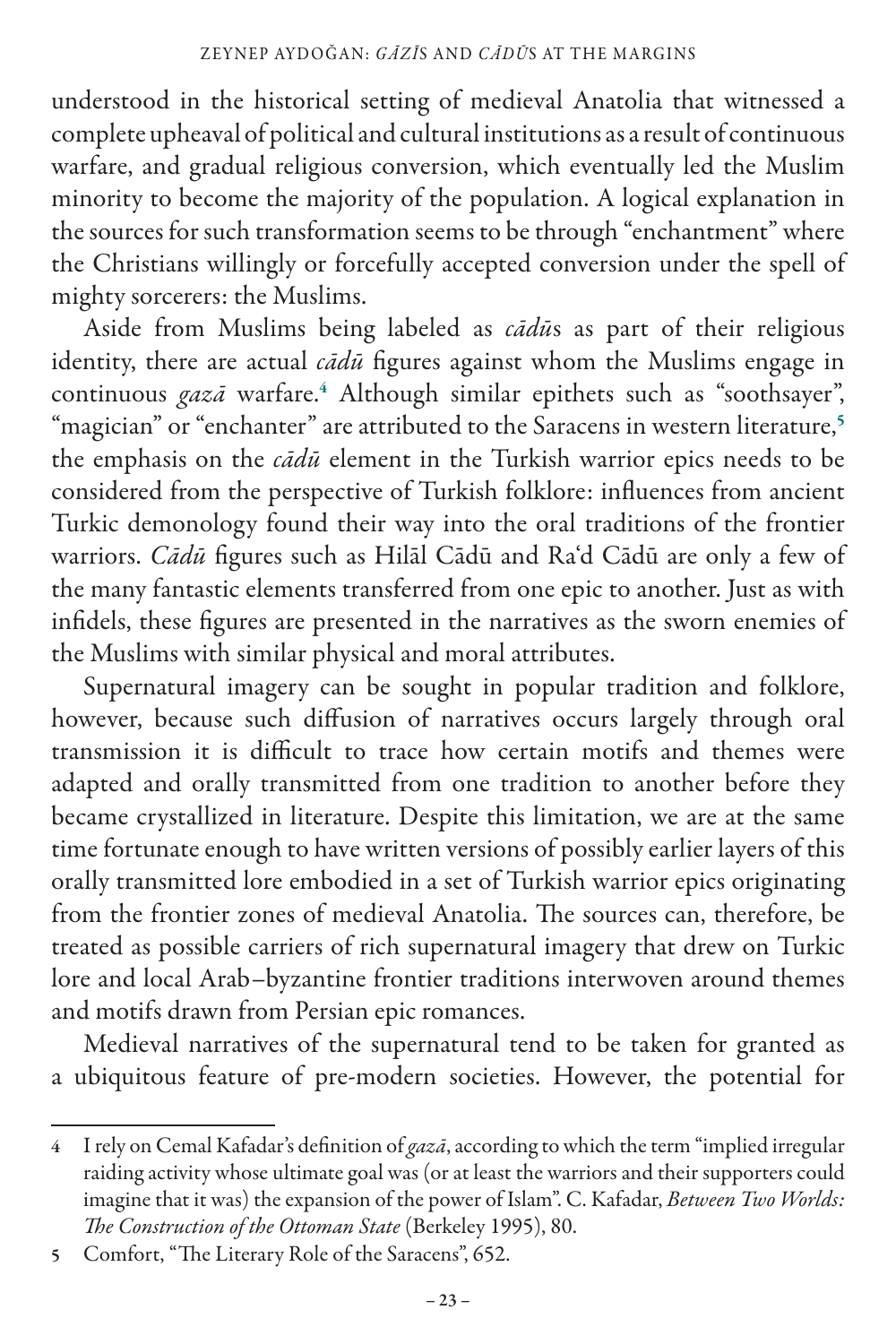approaching the supernatural imagery from a more historicized perspective, by seeking to look beyond folkloric patterns, can extend our understanding of historical identities and their dynamic nature. Against the background of the cultural transformation that occurred in Anatolia between the eleventh and fifteenth centuries, I will examine the *cādū* element as a marker of difference during this period of formation (at the same time confusion) of distinct cultural identities. By analyzing the vocabulary of motifs correlated with various *cādū* figures I aim to provide an understanding of the strategies of inclusion (or exclusion) that the sources might have offered to non-Muslims or new converts.

### Sources: an overview

The three warrior epics being studied, namely the *Battālnāme*, the *Dānişmendnāme*, and the *Saltuknāme*, constitute the early examples of Anatolian Turkish literature.<sup>6</sup> The sources are based on the existing Arab–

The *Dānişmendnāme* is the heroic epic devoted to the founder of the Danişmendid dynasty, Melik Dānişmend. Based on an earlier composition (now lost) for the Sultan 'İzzeddīn (Keykāvus II, d. 1279) by a certain Mevlānā ibn 'Alā (*c*. 1244–45), the manuscript that has survived today is the copy of another version by 'Ārif 'Alī, the governor of Tokat. According to his own account, 'Ārif 'Alī discovered the text in 1360–61 and adorned it with verses. There are two editions of the *Dānişmendnāme* consulted in this study. Along with the French edition by Irène Mélikoff, the main edition used is a more recent publication of Necati Demir, which also includes the facsimile. I. Mélikoff, *La geste de Melik Dānişmend: Étude critique du Dānişmendnāme*, 2 t. (Paris 1960); N. Demir (ed.), *Dānişmend-nāme*, 4 vols. (Cambridge 2002).

The third of the warrior epics, the *Saltuknāme*, the legendary account of the life and deeds of the thirteenth-century dervish-warrior Sarı Saltuk, is a collection of legends that were in circulation among the gāzī-dervish circles of Rumelia since at least the late thirteenth century. While guarding the Balkan frontiers in Edirne Prince Cem became interested in the well-known stories about Sarı Saltuk in the area and asked Ebū'l-Hayr-i

<sup>6</sup> The *Battālnāme* is the Book of Seyyid Battāl, the legendary Arab warrior from the late Umayyad period. Although the oral roots of the *Battālnāme* can be traced back to the late eleventh century, the text was first patronized by the Seljukid ruler 'Alā'eddīn Keykubād (r. 1220–37). The earliest manuscript that we know of today is dated 1436–37. Yorgos Dedes has edited a critical edition of the *Battālnāme* including an introduction, English translation, Turkish transcription and commentary along with the facsimile: *Battālnāme*, facsimile edited by Şinasi Tekin and Gönül Alpay Tekin with an introduction, English translation, Turkish transcription and commentary by Yorgos Dedes (Cambridge 1996).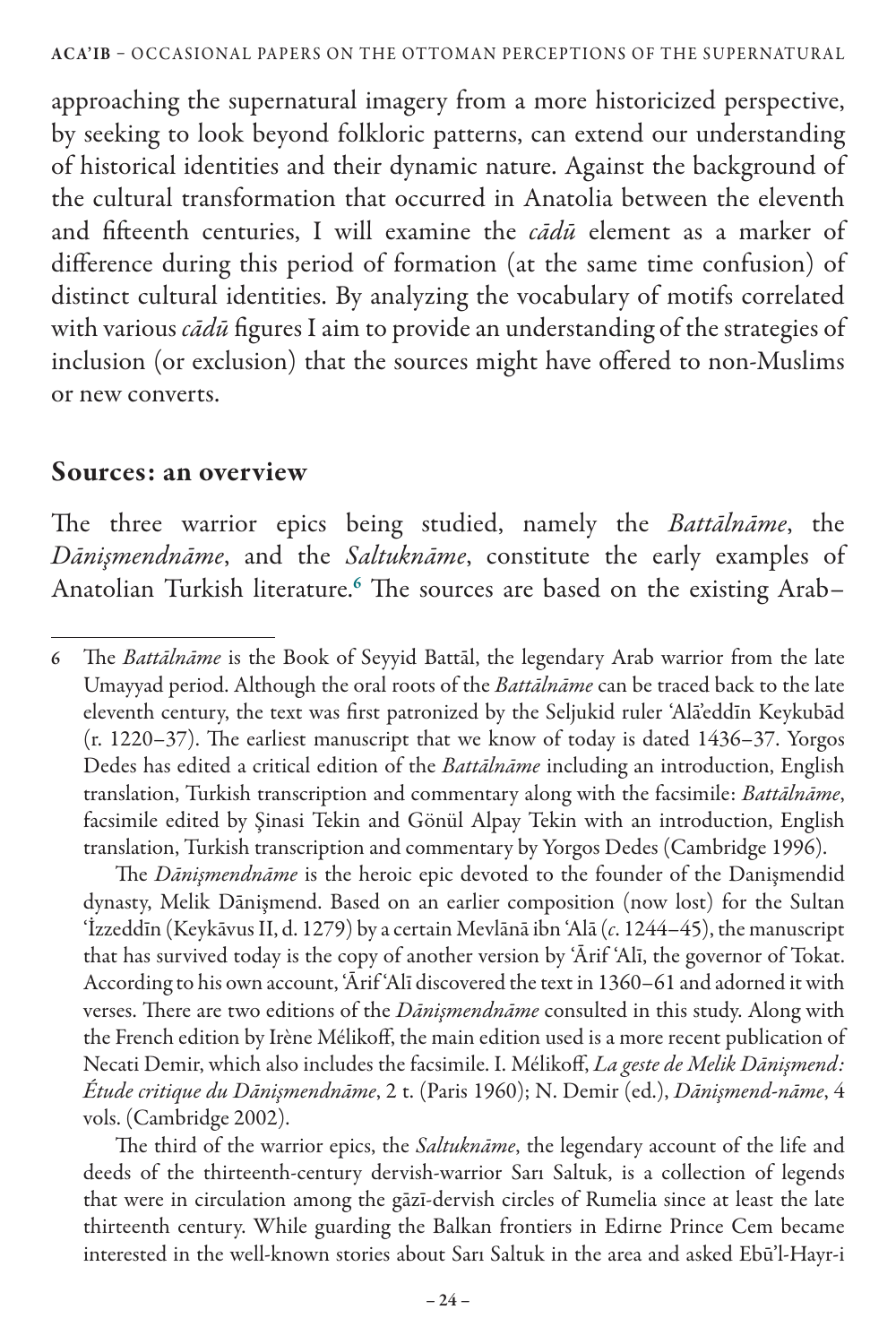Byzantine frontier traditions and the orally transmitted Turkic lore, and bear chronological and thematic continuity. The historical backgrounds of both the *Dānişmendnāme* and the *Saltuknāme* follow chronologically the period in which the *Battālnāme* is set. As with Dānişmend Gāzī, Sarı Saltuk (whose original name is Şerīf ) is a descendant of Seyyid Battāl and both are modeled after their ancestor. All three have perfect knowledge of the rival's language and religion. Disguised as Christians, they can easily deceive the enemy and break into its castles. No one can outmatch the protagonists in physical beauty, wisdom or martial skills.

All three works share the same subject matter: *gazā*s against the "infidels".<sup>7</sup> The opening story is an account of the earlier achievements of the most prominent *gāzī*s of the Muslim world followed by a plethora of descriptions of the land of Rūm, i.e. the Byzantine Empire, whose entire conquest is the overarching goal. The three works share a variety of themes and motifs. In all three, for example, the future achievements of the respective hero are prophesied before or soon after his birth. The hero always has a companion, a former "infidel" whom he converts and to whom he gives a new Muslim name; that is a new identity. Beautiful Byzantine princesses or handsome and brave warriors to whom the author/narrator has aroused interest ultimately convert to Islam. The *gazā* activities are always sanctioned by the Caliph who showers the warriors with gifts for their successful military ventures. Dream apparitions of the Prophet of Islam or in the *Dānişmendnāme* and the *Saltuknāme* of Seyyid Battāl himself are very common. While Melik Dānişmend appears mostly as a military leader, Seyyid Battāl and Sarı Saltuk are also venerated as important religious leaders. Fantastic elements abound in the narratives devoted to these latter two, where the historical accounts of the warriors coexist with reports of their miraculous deeds and encounters with the marvelous.

The *gazā* activities are not only directed towards the Christians. Aside from the "infidels", the hero fights relentlessly against various *dīv*s 'demons',

Rūmī, a member of his court, to compile them into a book. Ebū'l-Hayr-i Rūmī traveled in the Balkans for seven years to collect the stories from oral tradition and completed the text ca. 1480. Ebū'l-Hayr-i Rūmī, *Saltuknāme*, ed. F. İz (Cambridge 1986). Akalın's edition is published in three volumes; the text is transcribed into Latin alphabet. Ebü'l Hayr-i Rûmî, *Saltuk-nâme*, ed. Ş. H. Akalın, 3 vols. (Ankara 1990).

<sup>7</sup> For an overview of the common features shared by these three epics, see Yorgos Dedes' discussion in the Introduction to the first volume of the *Battālnāme*, especially pp. 48–51.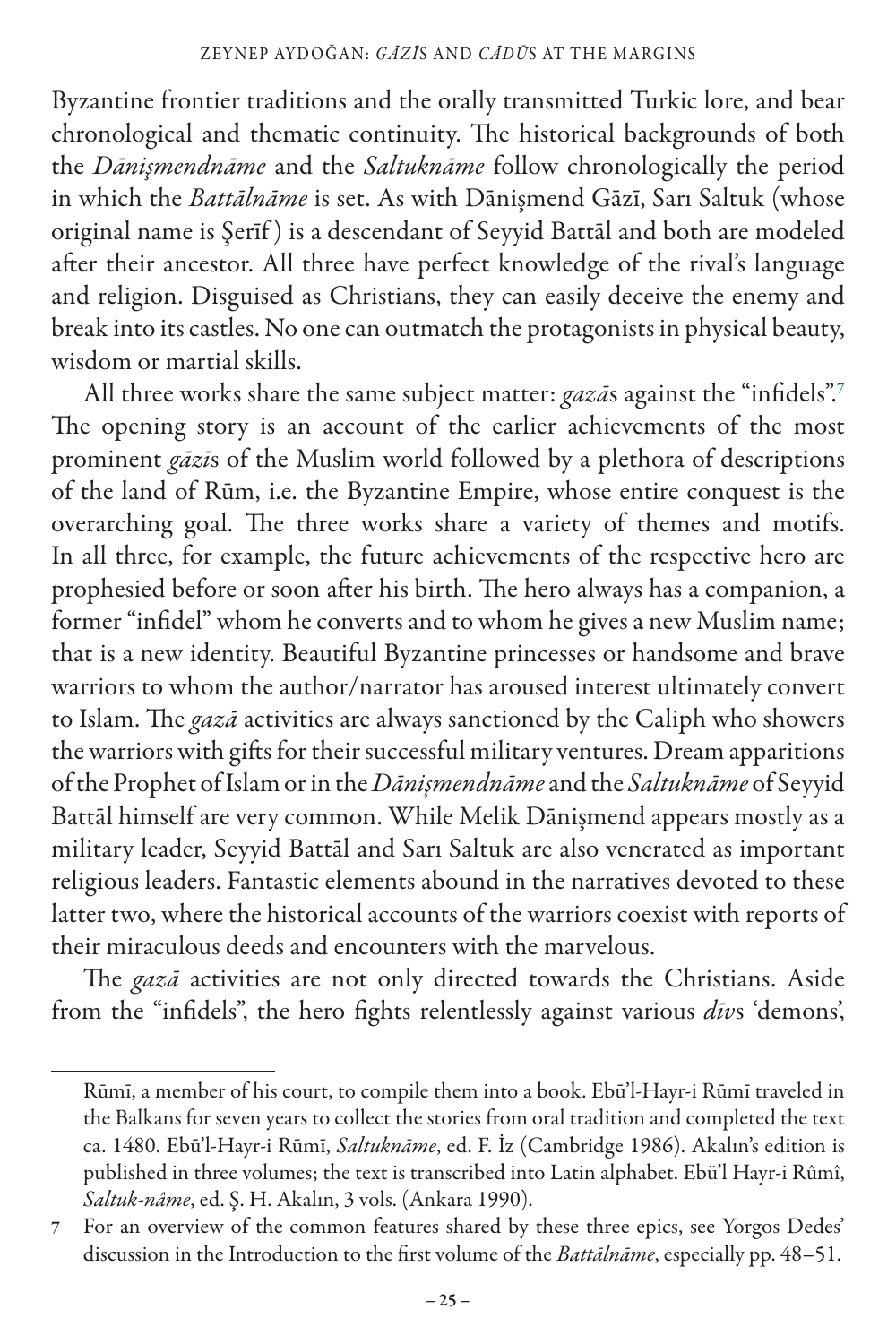*cādū*s 'sorcerers', *cānvars* 'beasts', *ejderhā*s 'dragons', and *cinnī*s 'jinns' (of course the non-Muslim ones). Like the sharp distinctions between the believer and infidel, the world of *cādū*s and *dīv*s also belongs to the evil unless they accept to convert to Islam. The binary division of the world between "Muslims and the rest" is not restricted to humans but also pervades the world of these fantastic creatures, and as will be shown, this even applies to the wild and the "uncivilized". The Muslim hero's primary mission is to bring the light of Islam to those in the dark or in disbelief (*kufr*) and correct the wrongdoings of the "ignorant infidels" by showing them the right path.

By overcoming a mighty enemy, be it a two-headed dragon or a powerful Christian adversary is how the hero proves his supremacy (and the supremacy of Islam) and attracts more adherents to his retinue (or to Islam). However, even the power of a hero blessed by divine glory has its limitations. The hero may find himself in inextricable situations, which compels him to invoke God, and some Muslim genies who are servants of the Prophet Khidr arrive to help him.<sup>8</sup> Through these examples, it is repeatedly, and probably consciously, underlined that the hero is humbled before God's omnipotence, and he can perform miracles only after seeking God's help through an intermediary force.

Irène Mélikoff who examined these sources in terms of intertextuality underlined various motifs and themes that were borrowed from Persian epic romances. Aside from the *Şāhnāme*-inspired romances and its various imitations such as the *Dārābnāme*, the books of *Abū Muslim*, *Kahramān-i Kātil*, *Kirān-i Habeşī*, and *Cāmasb* seem to be quite popular among Turco-Muslim audiences, which is evidenced by the extant Persian manuscripts preserved in various libraries as well as their numerous translations into Turkish.<sup>9</sup> The popularity of certain themes is also demonstrated by their transmission from one epic to another, such as the *cādū* figures Ra'd Cādū or Hilāl Cādū, the son

<sup>8</sup> Al-Khaḍr (or al-Khiḍr) has a disputed status amongst scholars: some say he is a saint while for others he is a Prophet of Islam. He is assumed to be referred to in the Qu'ran, in sura Al-Kahf (18:66), specifically in an encounter with Moses. In the Turkish tradition, the name symbolizes the renewal of vegetation in spring. It is also believed that he comes to aid beings in distress and danger. *EI*<sup>2</sup> , s.v. "al-Khiḍr" (A. J. Wensinck). For a comprehensive study on Khiḍr, see P. Franke, *Begegnung mit Khidr: Quellenstudien zum Imaginären im traditionellen Islam* (Beirut 2000).

<sup>9</sup> The Persian influence to the genre is so extensive that Irène Mélikoff calls it "le conte épique turco-iranien", I. Mélikoff, *Abū Muslim, le "porte hache" du Khorassan: dans la tradition épique turco-iranienne* (Paris 1962), 29–30.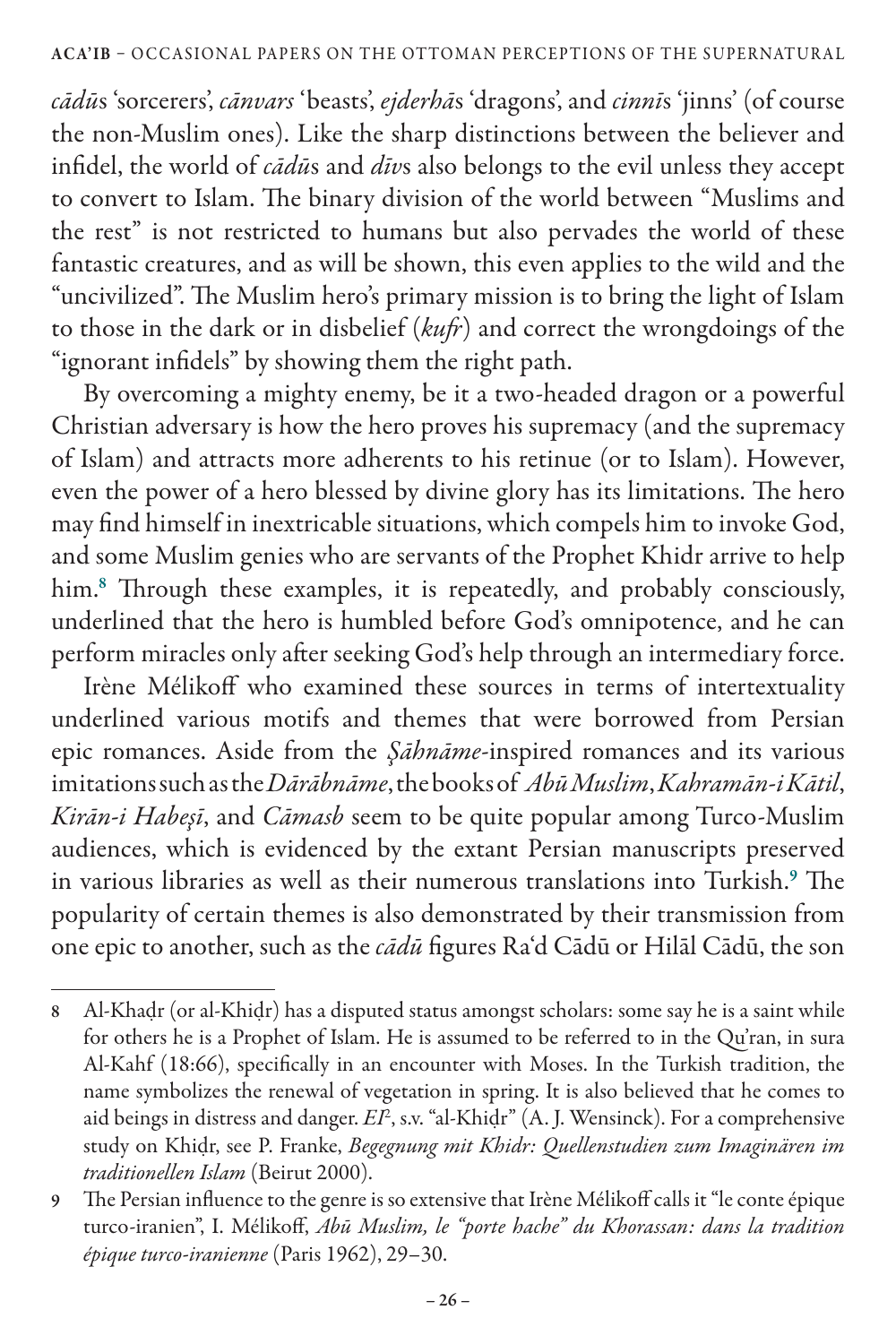of Güzendü Cādū in the *Battālnāme*. <sup>10</sup> However, these figures acquired new characteristics and a new outlook in the Turkish adaptations of the stories. The extensive travels of both Seyyid Battāl and Sarı Saltuk in the regions inhabited by demons and *cādū*s, their flying over the Mount of Kāf or descent into the inner core of the earth, their combats along the frontiers with various *cādū* figures aided by "good" spirits such as Tāmūs-i Perī are some of the themes which Mélikoff classified as the Turkish contribution to the stories.<sup>11</sup>

### *Cādū*s as markers of difference

Certain skills are required in order to be considered a "cādū". These skills that also constitute the basis of their occult powers are, to say the least, ominous and evil from an Islamic point of view. The most distinctive feature of the *cādū*s is that they can fly by riding big earthenware jugs, but not exclusively. In some examples, they mount marvelous creatures such as "winged lions" and dragons, and also wild animals such as tigers, bats, elephants, pigs, and rhinoceroses. By using snakes as their whip, the *cādū*s are capable of bestriding (both literally and metaphorically) animals, which are at all times at their disposal.

Evliyā Çelebi's famous account on the battle of the *oburs* (a term that stands for '*cādū*s' as explained by Evliyā himself ) of the Circassian and the Abkhazian tribes riding all manner of household utensils, mats, and horse corpses has been previously brought to scholarly attention.<sup>12</sup> Marinos Sariyannis has questioned whether such descriptions of the *cādū*s can bolster

<sup>10</sup> *Saltuknāme*, ed. İz, T348b–352a; *Saltuk-nâme*, Akalın (ed.), Vol. II, 164–169; Dedes (ed.), *Battālnāme*, A352. All quotations from the *Battālnāme* are from Dedes' translation unless stated otherwise.

<sup>11</sup> For Battāl's first encounter with Tāmūs-i Perī see *Battālnāme*, A396. A comparative study focusing on the origins of these elements is not the primary concern of the present paper not only for the reductionist nature of such an undertaking but also because the main objective is to locate the *cādū* element in a historical perspective where it functioned more than just a literary motif. For more on a comparison between the Persian or Turkish origins of some of the themes and motifs in the epics see Mélikoff, *La geste*, 44–45.

<sup>12</sup> Z. Aycibin, "Osmanlı Devleti'nde Cadılar Üzerine Bir Değerlendirme", *Ankara Üniversitesi Osmanlı Tarihi Araştırma ve Uygulama Merkezi Dergisi,* 24 (2008), 55–70; M. Sariyannis, "Of Ottoman Ghosts, Vampires and Sorcerers: An Old Discussion Disinterred", *ArchOtt*, 30 (2013), 195–220; cf. Y. Dağlı, S. A. Kahraman and R. Dankoff (eds), *Evliyâ Çelebi Seyahatnâmesi*, Vol. 7 (Istanbul 2003), 279–280.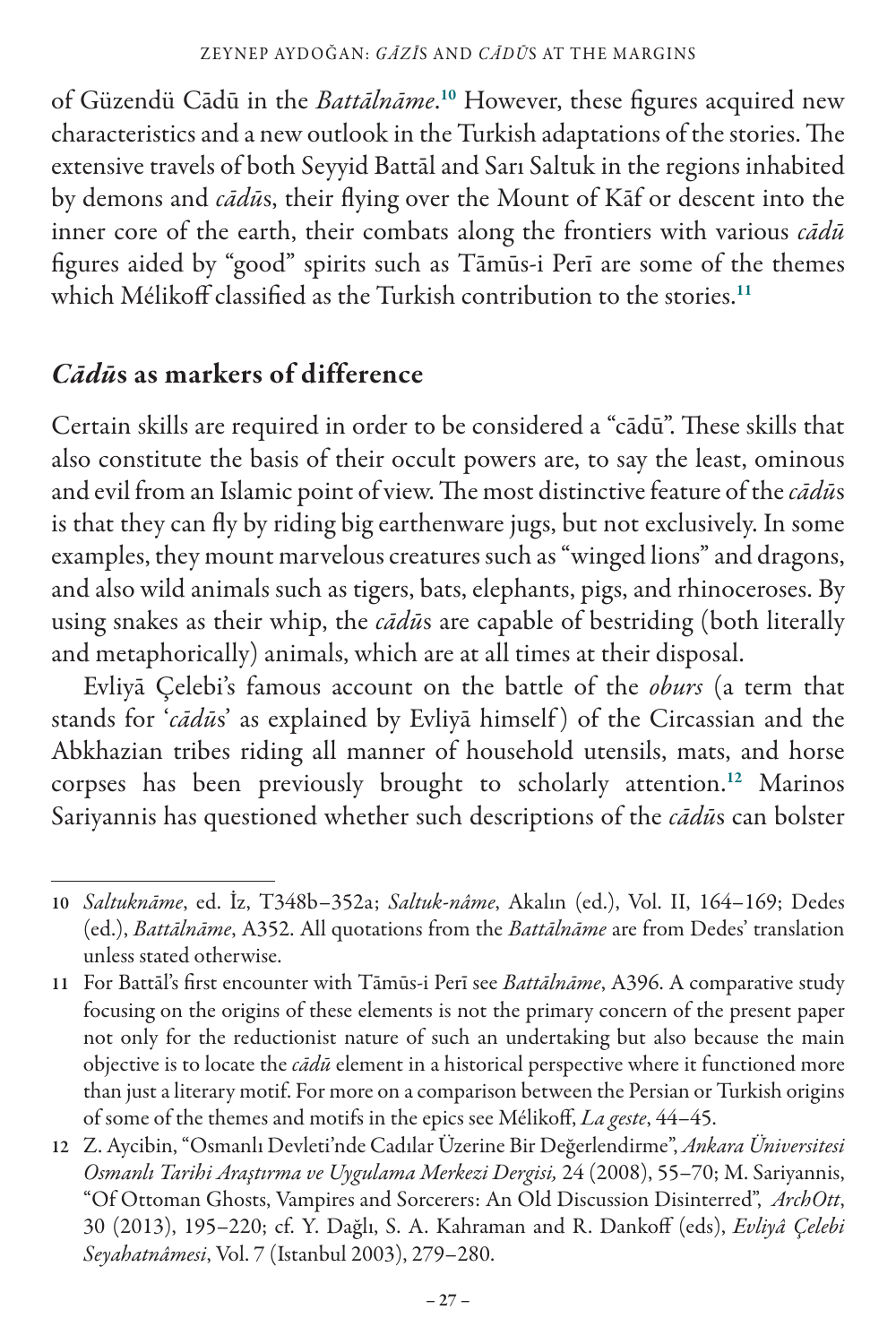#### ACA'IB – OCCASIONAL PAPERS ON THE OTTOMAN PERCEPTIONS OF THE SUPERNATURAL

Carlo Ginzburg's controversial thesis on the shamanistic origins of the witches' Sabbath.<sup>13</sup> According to the (now) widely accepted scholarly view, the records of the witch trials rather than reflecting the existing folkloric rituals were fabricated by the persecutors of the Inquisition.<sup>14</sup> However, it is possible to speculate that the existence of similar descriptions in the Turkish warrior epics can in fact point to a common background of these folkloric elements. The fact that the compiler of the *Saltuknāme* collected the stories from oral tradition while traipsing around the Balkans might provide some clues as to how such transference may have taken place between these cultures (or at least about its whereabouts).<sup>15</sup>

What is even more interesting to note is that the *cādū*s in the epics are not necessarily gendered. Most of them are male characters presented to us as mighty warriors confronting the Muslim heroes: Ra'd Cādū, Hilāl Cādū, Güzendü Cādū, Rağdūş Cādū, Hırmās Cādū and Hādūs Cādū can be cited as examples. There are of course female *cādū*s. The most curious example is Şemāsīl Cādū who is a woman of power, an unwedded ruler picking up lovers. In this sense, she might function like the witches in Europe represented especially by women beyond child-bearing age.<sup>16</sup> One does wonder if there is such a thing as too much coincidence as Şemāsīl is also portrayed as a ruler in the Lātīn country (*Lātīn diyārı*) or if the compiler/author/later copyists of the

<sup>13</sup> After conducting extensive research on the European witch trials beginning in the sixteenthcentury Friuli region, Ginzburg argued for a common folkloric and shamanistic background of the flying witches and battling over fertility, which was shared across different cultures extending from Europe to Siberia. See C. Ginzburg, *Les batailles nocturnes* (Paris 2010); and more comprehensively Idem, *Ecstasies* (London 1990); Idem, "Deciphering the Sabbath", in B. Ankarloo and G. Henningsen (eds), *Early Modern European Witchcraft: Centres and Peripheries* (Oxford 1990), 121-137; Idem, "Les origines du sabbat", in N. Jacques-Chaquin et M. Préaud (éds), *Le sabbat des sorciers, XV–XVIIIe siècles* (Grenoble 1993), 17–21; all cited in Sariyannis, "Of Ottoman Ghosts", 197, fn. 14.

<sup>14</sup> Sariyannis, "Of Ottoman Ghosts", 197, fn. 14.

<sup>15</sup> See note 6 above. For the compiler's own account on how he collected the stories see *Saltuknāme*, ed. İz, T617a–b; *Saltuk-nâme*, ed. Akalın, Vol. III, 365–366.

<sup>16</sup> I will return to this figure further down. For Şemāsīl, "bir 'avrat beği var karıdır/bir karı 'avrat pādişāh olmışdur", see *Saltuknāme*, ed. İz, T61b; *Saltuk-nâme* ed. Akalın, Vol. I, 98; Another female figure, Cādū Karı is portrayed having a more settled lifestyle with two children although each from a different cādū. *Battālnāme*, A352.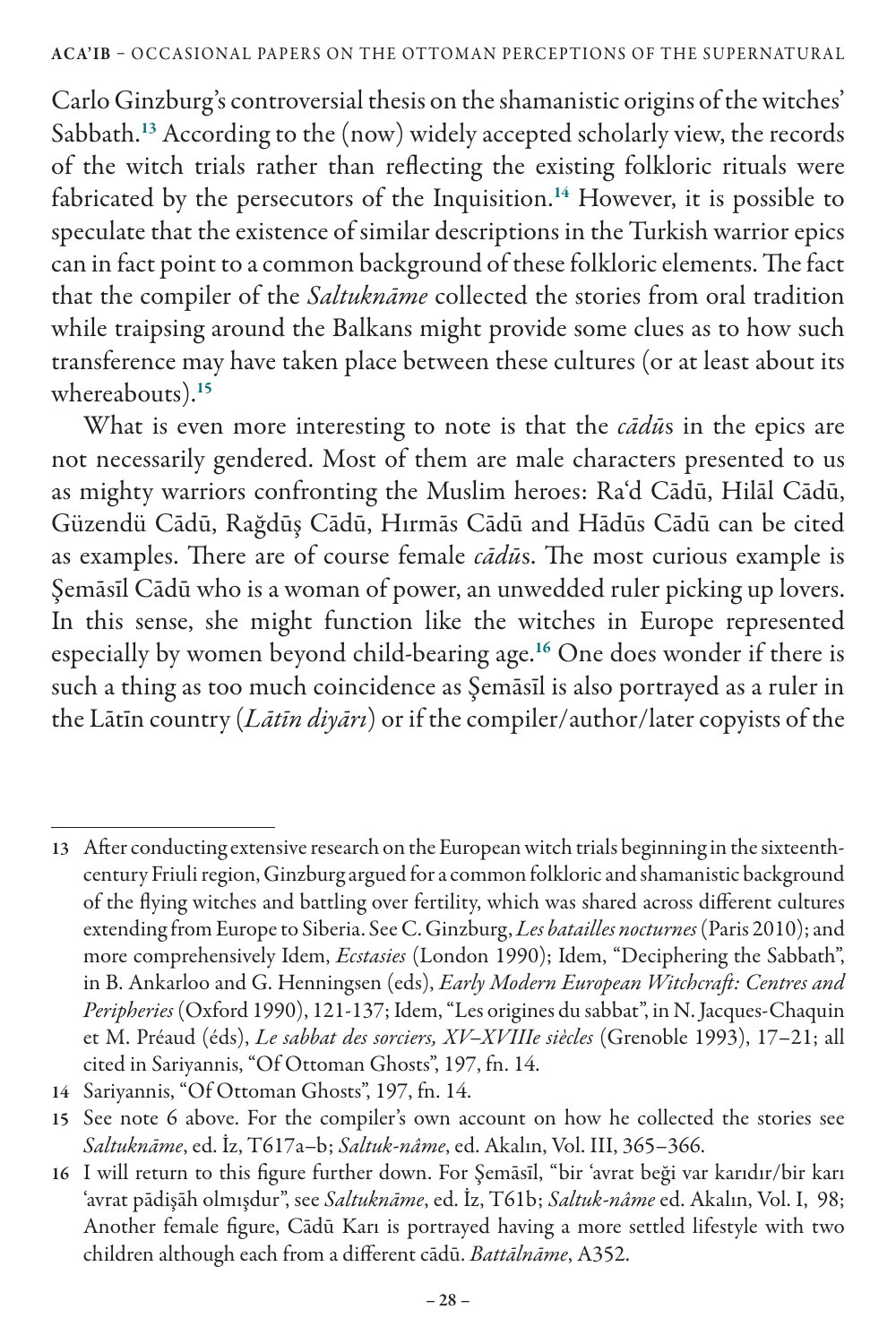text had knowledge of the fear of witches that was in place beginning from the fourteenth century onwards and spread throughout Europe gradually.<sup>17</sup>

In addition to flying there are other ways in which the *cādū*s challenge the laws of nature. They are fire-resistant, able to stand on water, and lead miraculously long lives. The oldest among them, the ancestor of all *cādū*s, who taught magic to those that followed, is 987 years old, "older than the Prophet" as further explained in the text in a somewhat reverential manner.<sup>18</sup> This brings us to another characteristic of the *cādū*s: they do not die easily. It requires a great deal of courage, physical strength, knowledge of many prayers and even magical weapons to kill them. The following is an example of the hero's encounter with a powerful *cādū* figure, equally exciting as extended fighting scenes from an action movie:

To the right of the Caesar [the Byzantine emperor] was Güzendü Cādū and his two sons, each with the appearance of a monster. The rest of the army of *cādū*s were busy, each with a different magic. Güzendü Cādū, that disgusting infidel, entered the battlefield. He was forty cubits tall, and he rode a rhinoceros wearing a black rag… The eyes of this cursed wretch became bloodshot and he reached and pulled a stone with burning flames out of his chest, recited some charms and threw it at Seyyid. Flames covered him and dragons appeared from among the flames and attacked him. Seyyid recited the prayer of the prophet Khidr and he witchcraft was canceled out… Seyyid took out one of the arrows [Khidr gave him], held his bow and threw the arrow in the air. Divine power made the arrow land on the right eye of Güzendü and come out of the back of his head. The cursed wretch screamed and came over to lift Seyyid from his belt but Seyyid hit another arrow in his left eye that also came out of the back of his head.<sup>19</sup>

All of this was insufficient to kill Güzendü Cādū. Battāl had to cut him into two pieces with the sword of Dahhāk.<sup>20</sup>

<sup>17</sup> The Lātīn country comprises the countries of Gedlān (Catalans), Firānçe (France), Milān, Cīnevis (Genoa), Fırankāl (the country of the Franks) and Espān (Spain). *Saltuknāme*, ed. İz, T54b–55a, 61b–62a; *Saltuk-nâme* ed. Akalın, Vol. I, 88, 99.

<sup>18</sup> *Saltuknāme*, ed. İz, T178b; *Saltuk-nâme*, ed. Akalın, Vol. I, 299.

<sup>19</sup> *Battālnāme*, A328–329.

<sup>20</sup> In Turkish epic tradition Dahhāk is one of the four sons of Eslem or Keyümers, the son of Adam and ancestor of all sovereigns of the world. While Keyümers' older sons are ancestor kings of Arabia, Persia and Rūm, Dahhāk is the ancestor of all Turkic sovereigns. Mélikoff, *Abū Muslim*, 43.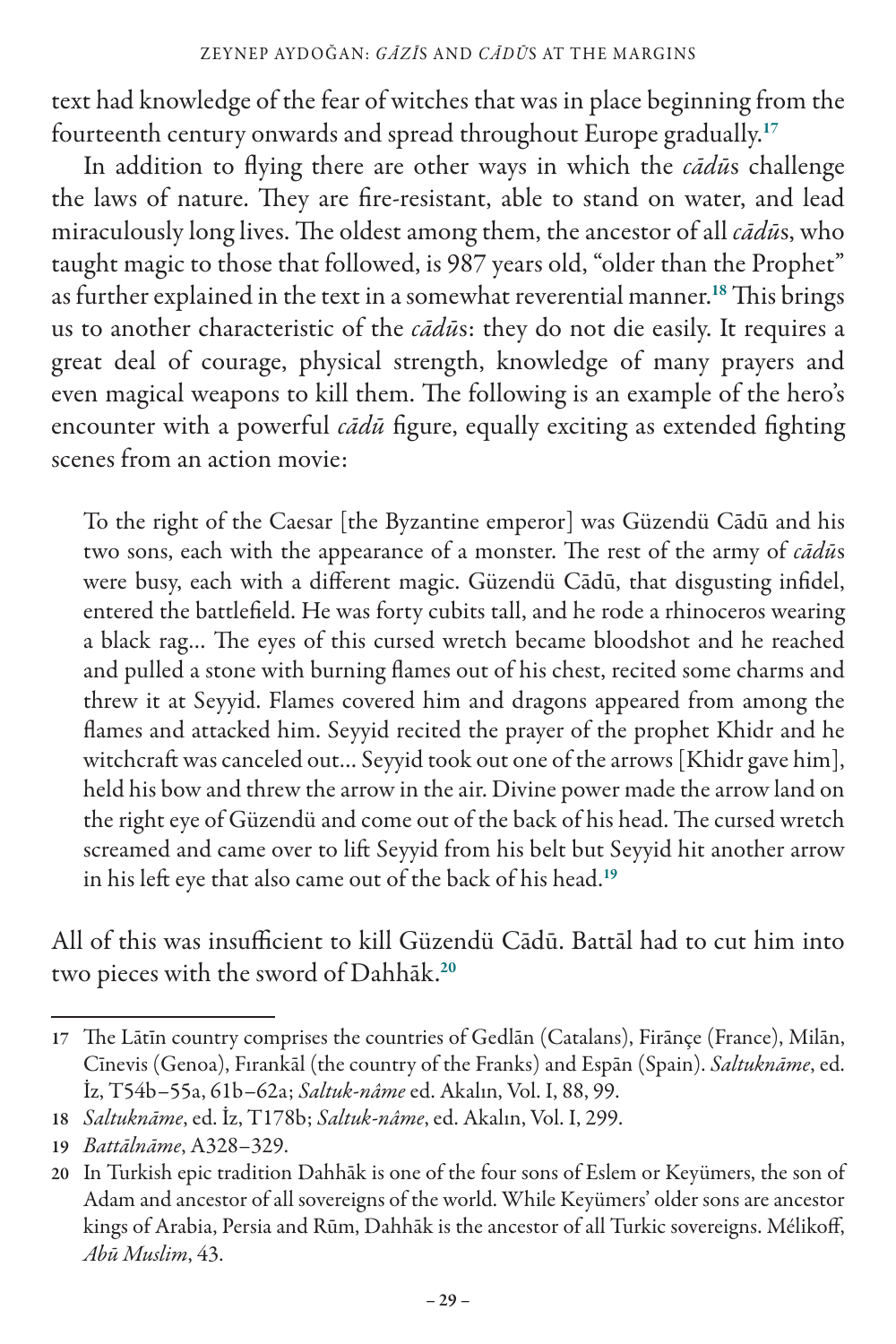The *cādū*s are also gifted shapeshifters; they can physically change in form and transform others too. Shapeshifting is one of the oldest tropes that appears commonly in various myths and also in epic poems such as the epic of Gilgamish and the Iliad and is still being used in modern fiction as can be seen from various adaptations of television series featuring werewolves.<sup>21</sup> Shapeshifting and putting people (and animals) under their spell are considered the most important supernatural powers that distinguish the *cādū*s as masters of the devil's art (as not all of the supernatural powers are labeled as ominous in the texts). Through these qualities, the *cādū*s are able to interfere in and change the course of events. Such ambitious attempts to exercise control over nature, needless to say, must be prevented at all costs as it is overt defiance to God's omnipotence.

Paradoxically, the supernatural power of the hero are (also) tested by his ability to communicate with animals, from real or imaginary realms (although there is hardly such distinction in the sources), and to tame them. Battāl is able to talk to animals as in the case of the hospitable lion, whichs offers him mountain berries on a tray that he carries on his head (an important detail as he will not be using his hands). As a result of this amicable encounter Battāl even entrusts him with his horse, the most precious ʿAşkar.<sup>22</sup> In the *Saltuknāme*, Kara Dāvūd who is one of Sarı Saltuk's *abdāl*s (wandering dervishes) combines his forces with a *hınzır*, 'pig', to wage *gazā* in the Crimea and with this collaboration he is able to defeat an otherwise insurmountable dragon.<sup>23</sup> While the saintly character of the heroes and their wondrous deeds are beyond the scope of the present study and should be examined separately, suffice it to say that the phenomena of communicating with animals and transforming into animal forms is recorded in several *menākıbnāme*s (hagiographies). According to some scholars, this is a topos deriving from pre-Islamic Turkic

<sup>21</sup> While Bram Stoker's Dracula or Mary Shelley's Frankenstein can be cited as early examples of what came to be known as Gothic literature, the roots of this horror and fantasy fiction can be traced back to the publication of the novel, *the Castle of Otranto* by Horace Walpole in the eighteenth century. "The Castle of Otranto: The Creepy Tale that Launched Gothic Fiction", https://www.bbc.com/news/magazine-30313775 (last accessed on 3<sup>rd</sup> June 2020).

<sup>22</sup> *Battālnāme*, A103–104. ʿAşkar is the horse of Hamza, the uncle of Muhammad. The stories of Hamza were very popular among Turks in Anatolia as elsewhere in the region. The protagonists of both the *Battālnāme* and the *Saltuknāme* rode ʿAşkar. Kafadar, *Between Two Worlds*, 63.

<sup>23</sup> *Saltuknāme*, ed. İz, T100b–101b; *Saltuk-nâme*, ed. Akalın, Vol. I, 162–163.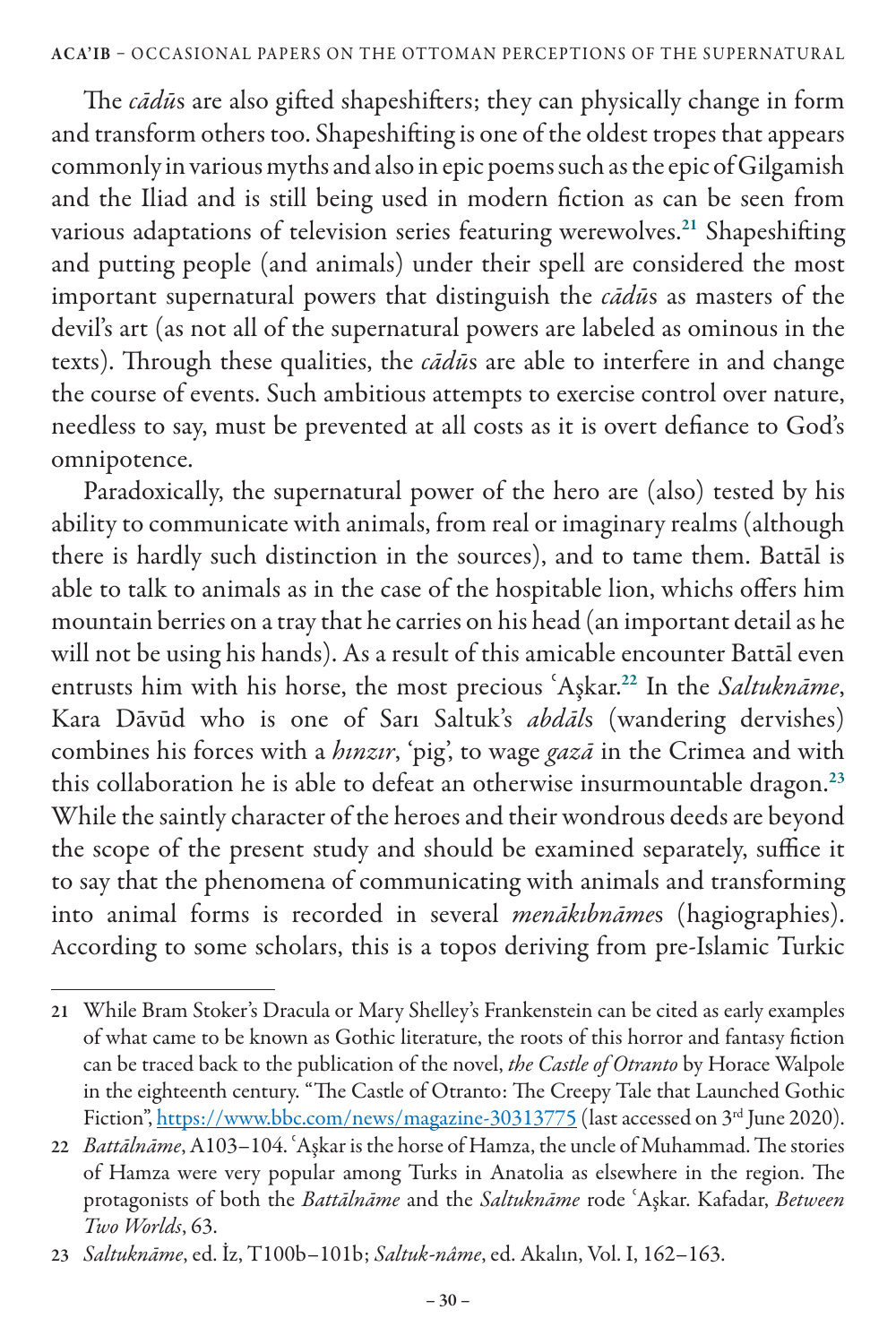beliefs.<sup>24</sup> The testimonies on Barak Baba's exposure to such inquiry (two times) where he must prove his occult powers by taming animals demonstrates that this was not only a motif specific to the genre but also that such demonstration of skills was occasionally demanded of the saintly figures.<sup>25</sup> In the sources, the hero is able to perform miracles only after seeking divine help and is repeatedly reminded of his humble existence before God's omnipotence.<sup>26</sup> There is a thin line but this is also what distinguishes the hero from *cādū*s.

In classical Ottoman poetry, the *cādū*s are described in a manner similar to those in the epics; they mount earthenware jugs, stand on water and are fireresistant.<sup>27</sup> This demonstrates that at least these three characteristics remained popular until the sixteenth century. Another usage of the term *cādū* in Ottoman poetry, and even more frequently, is as a metaphor that corresponds to distinct physical features of the beloved. Beauty spots, hair, and eyes are personified as *cādū*s invoking enchantment in the lover.<sup>28</sup>

Having said that, there are evil, infidel temptresses determined to bring about the demise of the hero. Unsurprisingly these are referred to as *cādū*s. In the *Battālnāme*, Bayda, a daughter of the vizier Akratīs (a derivative from the Greek word Akrites, i.e. frontier warrior), is a *cādū* who is by the Byzantine emperor commissioned to kill Seyyid Battāl.<sup>29</sup> Such portrayal is in line with the archetypal motif of the woman as the temptress $30$  and such temptation is used synonymously with magic. In another example, the companion of the Prophet, 'Abdü'l-Vehhāb, who miraculously lived long enough to gift Battāl

26 *Saltuknāme*, ed. İz, T408b–409a; *Saltuk-nâme*, ed. Akalın, Vol. III, 56–57.

27 H. Nayir, "Divan Şiirinde Cadı", *Prof. Dr. Mine Mengi Adına Türkoloji Sempozyumu Bildirileri, 20*–*22 Ekim 2011* (Adana 2012), 165. For more examples see Necātī's Dīvān completed in 1500, "standing on water" p441/4; "being non-flammable" p443/2. The electronic OTAP text based on Tarlan's edition of 1963 is available online at http://courses.washington.edu/otap/archive/data/arch\_txt/texts/a\_necati1.html (last accessed on  $18<sup>th</sup>$  May 2020).

<sup>24</sup> A. Y. Ocak, *Kültür Tarihi Olarak Menâkıbnâmeler: Metodolojik Bir Yaklaşım*, (Ankara 1997), 70–93.

<sup>25</sup> A heretic dervish with a controversial appearance Barak Baba is a disciple of Sarı Saltuk who gave him the honorific "barak" meaning 'hairless dog'. *Encyclopædia Iranica*, s.v. "Barāk Bābā" (H. Algar).

<sup>28</sup> H. Nayir, "Divan Şiirinde Cadı", 166–168.

<sup>29</sup> *Battālnāme*, A89.

<sup>30</sup> J. Campbell, *The Hero with a Thousand Faces*, (Princeton – Oxford 2004), 111–116.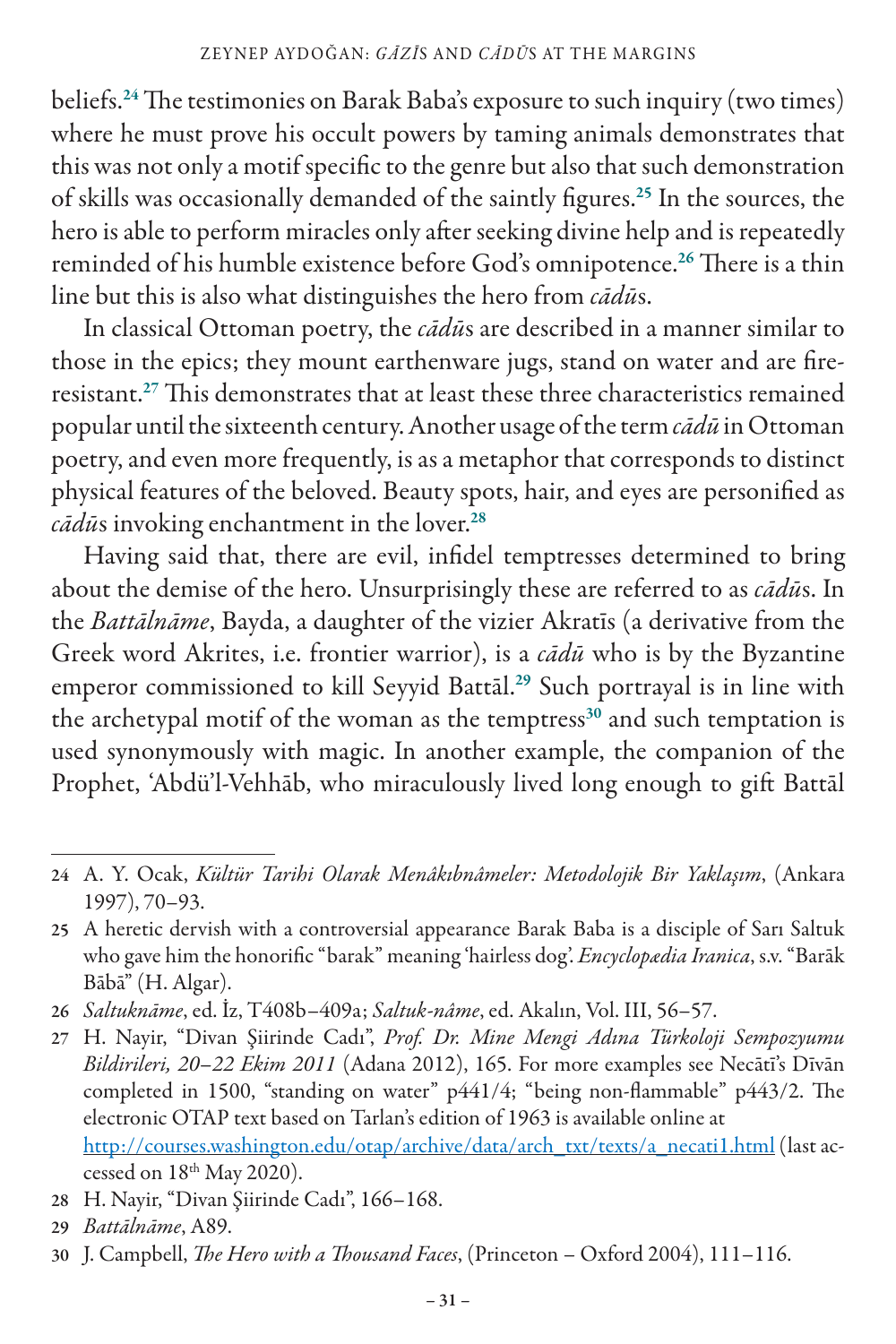#### ACA'IB – OCCASIONAL PAPERS ON THE OTTOMAN PERCEPTIONS OF THE SUPERNATURAL

the Prophet's relics, falls madly in love with the daughter of the Byzantine emperor. In the below quoted passage, falling in love is described as a painful struggle between 'Abdü'l-Vehhāb's conscience (his faith) and bitter arrows of love that overburden it with unavoidable and crushing effects:

Now, this girl was so pretty and she was so playful that 'Abdü'l-Vehhāb got out of control and however much he tried not to lose his heart to her, it was to no avail. The poor old man could not help it and was seized by the fire of love. He held his chest out against the arrows of fiery love, but they came and sank deep inside, but he still patiently held out. For forty nights she came and displayed such magic tricks and sent 'Abdü'l-Vehhāb completely beyond himself making him fall madly in love.<sup>31</sup>

Losing yourself because of love is considered to be the work of the dark arts as love pushes the limits of the "normal". Such is also the case with Sarı Saltuk who, having drunk the love potion prepared by a Jewish physician, falls madly in love with the son of a shepherd and the Muslim community loses him for several years, during which he goes after his beloved, unfortunately, more as a stalker than a lover, much to his later regret.<sup>32</sup>

The *cādū* element is not simply a literary motif adding a fantastic flavor to the stories. It has another function. Similarly to the "infidels", the *cādū*s also serve as markers of difference in religious identities. For instance, the infidels' defeat and their inferior status to the Muslims, in addition to many other shortcomings, result from their corrupt and immoral ways. These are produced in the texts by examples of their excessive indulgence in worldly pleasure. Lustfulness, greed, gluttony, and excessive alcohol consumption are some of the most repeated clichés attributed to Christians. The *cādū* figures are portrayed similarly, except that they are even more perverse. While some are described as partaking in drunken orgies with as many as 80 participants,<sup>33</sup>

<sup>31</sup> *Battālnāme*, A337. The passage echoes exactly the account of Abdürrezzak's apostasy, the Shaykh of San'ān, in Gülşehri's Turkish adaptation of 'Attār's famous mathnawi *Mantiq al-Ṭayr,* 'Conference of the Birds' or 'Speech of the Birds'. For more see S. N. Yıldız, "Battling *Kufr* (Unbelief) in the Land of Infidels: Gülşehri's Turkish Adaptation of 'Attār's Mantiq *al-Ṭayr*", in A.C.S. Peacock, B. de Nicola and S. N. Yıldız (eds), *Islam and Christianity in Medieval Anatolia*, (Burlington 2015), 329–347.

<sup>32</sup> *Saltuknāme*, ed. İz, T26b–31b; *Saltuk-nâme*, ed. Akalın, Vol. I, 44–51

<sup>33</sup> *Saltuknāme*, ed. İz, T195b–196a; *Saltuk-nâme*, ed. Akalın, Vol. I, 329–330.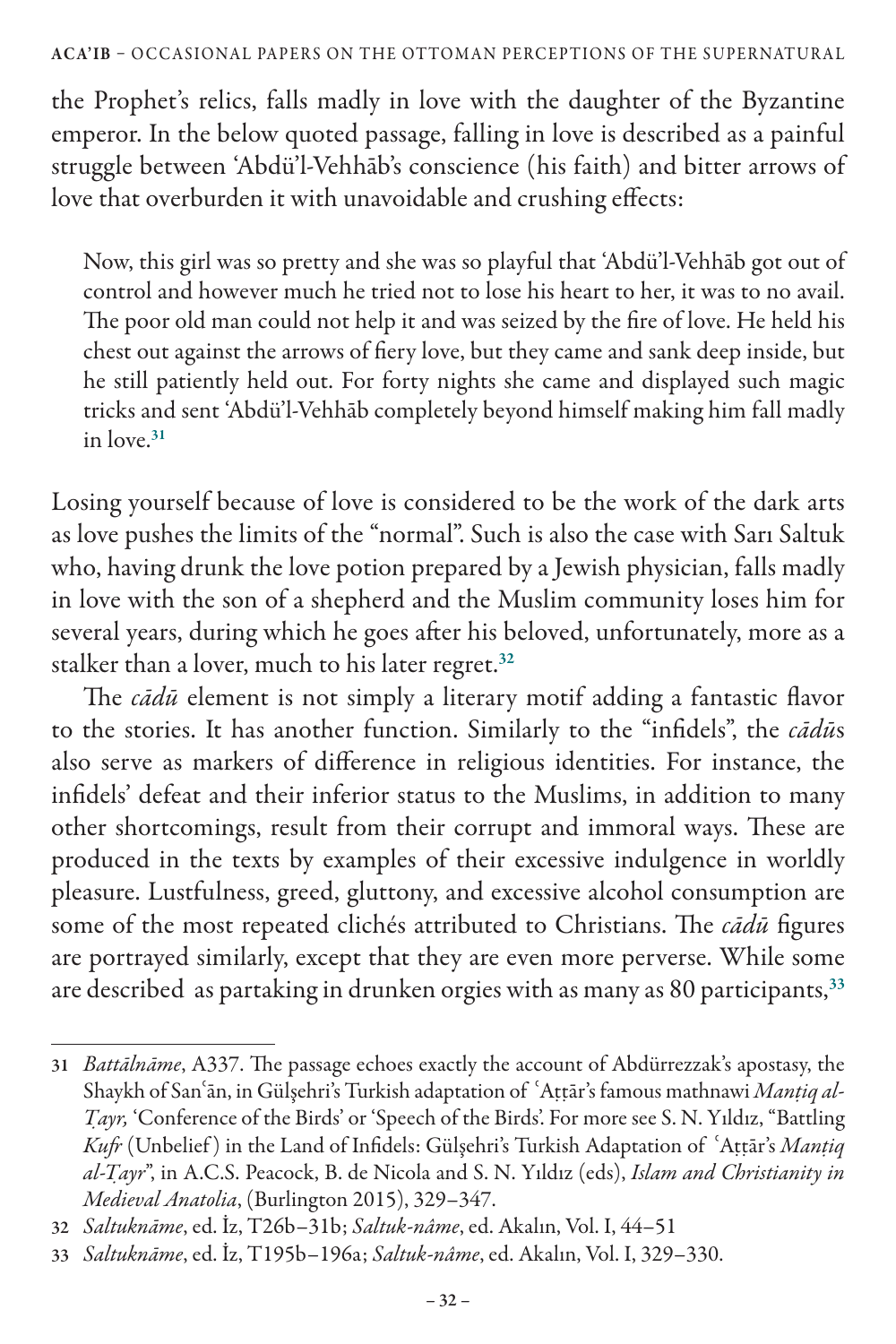others are able to sleep with anyone they desire by assuming the appearance of their target's marital partner.<sup>34</sup> Various female as well as warrior *cādū* figures such as Hilāl Cādū have an insatiable sexual appetite, especially for younger boys and girls.<sup>35</sup>

The more the object of their desire is beautiful the more repulsive their physical appearance becomes, probably in an effort to create feelings of disgust in the audience. The sources ensure that graphic detail of their ugliness is provided: their faces are often covered with excessive hair as in the case of Şebşās Cādū "whose eyebrows drop like a curtain covering his entire face and beard hang like a donkey's tail, and whose wicked, shriveled existence never once disappointed the devil."<sup>36</sup>

By assigning "different" physical features (or animals to mount) the sources try to give an impression of the *cādū*s as distinct figures with particularities, each governing a different realm. This is perhaps a narrative prop that serves to underline (and counterpoise) the power they hold by purporting to give a more individualized account of each *cādū* figure and its specialization of skills to the degree of merit proper to their wickedness.

I believe that these descriptions are not accidental when we think of the effort of the authors/narrators of the stories for demonizing the "other" and likening the enemy to bestial creatures. In this sense, hair is an important denominator that separates humans from animals. It is interesting to note that in the *Dānişmendnāme*, the only epic that does not contain the "actual" *cādū* figures, the members of the opposing religious group, the monks, are described similarly to the *cādū*s in their physical appearance:

His hands never touched water in his whole life, his moustache covered his mouth, his beard was dense and interwoven and so long that it was hanging like a dog's tail. With his hideous figure he was so dreadful that he looked like a monster and even the devil could model himself after him<sup>37</sup>

<sup>34</sup> *Saltuknāme*, ed. İz, T326b; *Saltuk-nâme*, ed. Akalın, Vol. II, 133.

<sup>35</sup> *Battālnāme*, A337; *Saltuknāme*, ed. İz, T196a; *Saltuk-nâme*, ed. Akalın, Vol. I, 330.

<sup>36</sup> *Saltuknāme*, ed. İz, 357b–358a; *Saltuk-nâme*, ed. Akalın, Vol. II, 178–179.

<sup>37</sup> "'*Ömrüñde eline su degürmemiş, bıyıgı agzını örtmiş, sakalı it kuyrugı gibi kapagulanmış gāyet uzamış. Bir şekl-i kabīh ve bir heybet idi kim şöyle kim bir dīve beñzerdi ve şeytān sūretin düzmege andan sebak alurdı*". *Dānişmendnāme*, ed. Demir, 114a.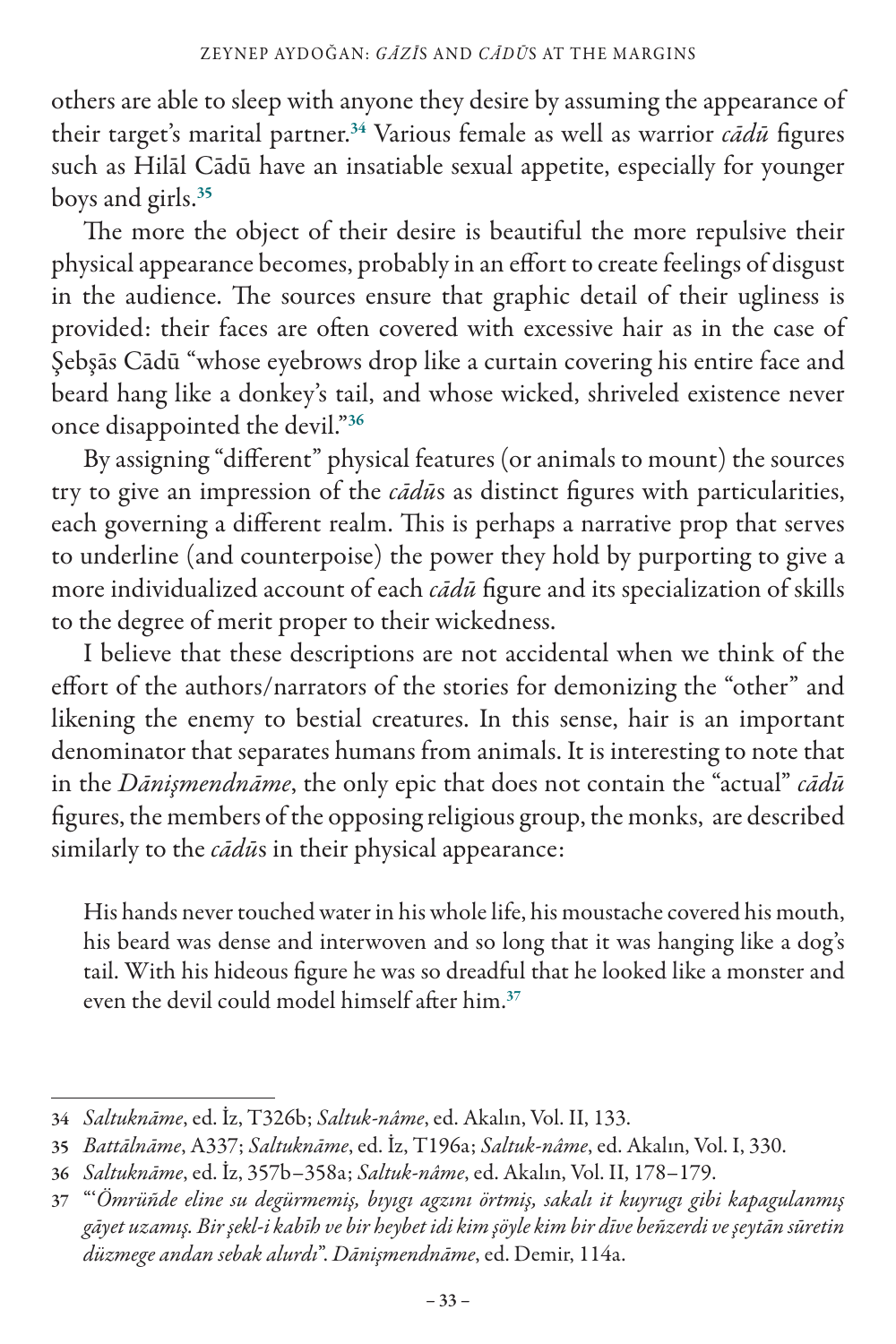Another description of the *cādū*s involves their ritualistic gatherings, in some of which they sacrifice and eat humans, preferably made of young flesh.<sup>38</sup> Although it may come as shocking, the Christians are also depicted in the sources as cannibals. However, this distinction only exists for the *Firenk*s, "Frankish warriors".<sup>39</sup> A similar reference can also be found in the popular imagination of the medieval Christian world, where Saracens are depicted as the embodiment of all evil who even eat their prisoners.<sup>40</sup>

Aside from the *cādū*s there are references to a tribe in Africa called the *merdüm-hor*s, *anthropophagi* or 'cannibals'. In the *Saltuknāme* along with the *merdüm-hor*s there are other marvelous creatures borrowed from Qazwīnī's *Ajā'ib al-mahlūqāt* and other *acā'ib*-style cosmographies, such as for instance the *nīm-ten*s 'half-men'*, kelīm-gūş* 'large-eared men' or Gog and Magog.<sup>41</sup> The *merdüm-hor*s are described as having "enormous lips that each look like a fist. They are so ugly and dreadful that they had no other white spot than their teeth". Sarı Saltuk's astonishment before these creatures and his difficulty to categorize them either as humans or as beasts is disclosed by his reaction where he forcefully asks whether they reside in the cities or the wilderness (*siz şehirde mi yabanda mı olursız, toğrı haber virün*).<sup>42</sup> It is worthwhile to note that such distinction between the urban (or "civilized") and the wild only exists when Sarı Saltuk travels to faraway lands such as Africa and India. In this sense, cannibalism must be the ultimate limit that establishes the boundary between being a human and a monster.

<sup>38</sup> *Saltuknāme*, ed. İz, 179a–180a; T195b; T357b; *Saltuk-nâme*,ed. Akalın, Vol. I, 300–301; 328; Vol. II, 178.

<sup>39</sup> See, for instance, the people of Tūrhāl (*Tūrhāl kavmi*) in the *Dānişmendnāme* who prefer to "eat Muslim flesh (*kamumuz müsülmānlar eti yirüz*)" and who are "not loyal to Şattāt or Nestor" meaning that they are not under Byzantine rule. *Dānişmendnāme*, ed. Demir, 82b; also see Mélikoff 's note on cannibalism in Turkish epic literature. Mélikoff, *La geste*, pp. 136. I have argued in my dissertation that the ascription of cannibalism in the Turkish epics is not just a literary device but in fact can be linked to the cannibalistic acts committed (or not committed) by the Crusaders during the First Crusade and the remnants of these events preserved in the oral tradition.

<sup>40</sup> J. A. H. M. Cruz, "Popular Attitudes towards Islam in Medieval Europe", in D. Blanks and M. Frassetto (eds), *Western Views of Islam in Medieval and Early Modern Europe* (New York 1999), 56–58.

<sup>41</sup> M. Sariyannis, "Ajāʾib ve gharāʾib: Ottoman Collections of Mirabilia and Perceptions of the Supernatural", *Der Islam*, 92:2 (2015), 458.

<sup>42</sup> *Saltuknāme*, ed. İz, T149a–150a; *Saltuk-nâme*, ed. Akalın, Vol. I, 250–251.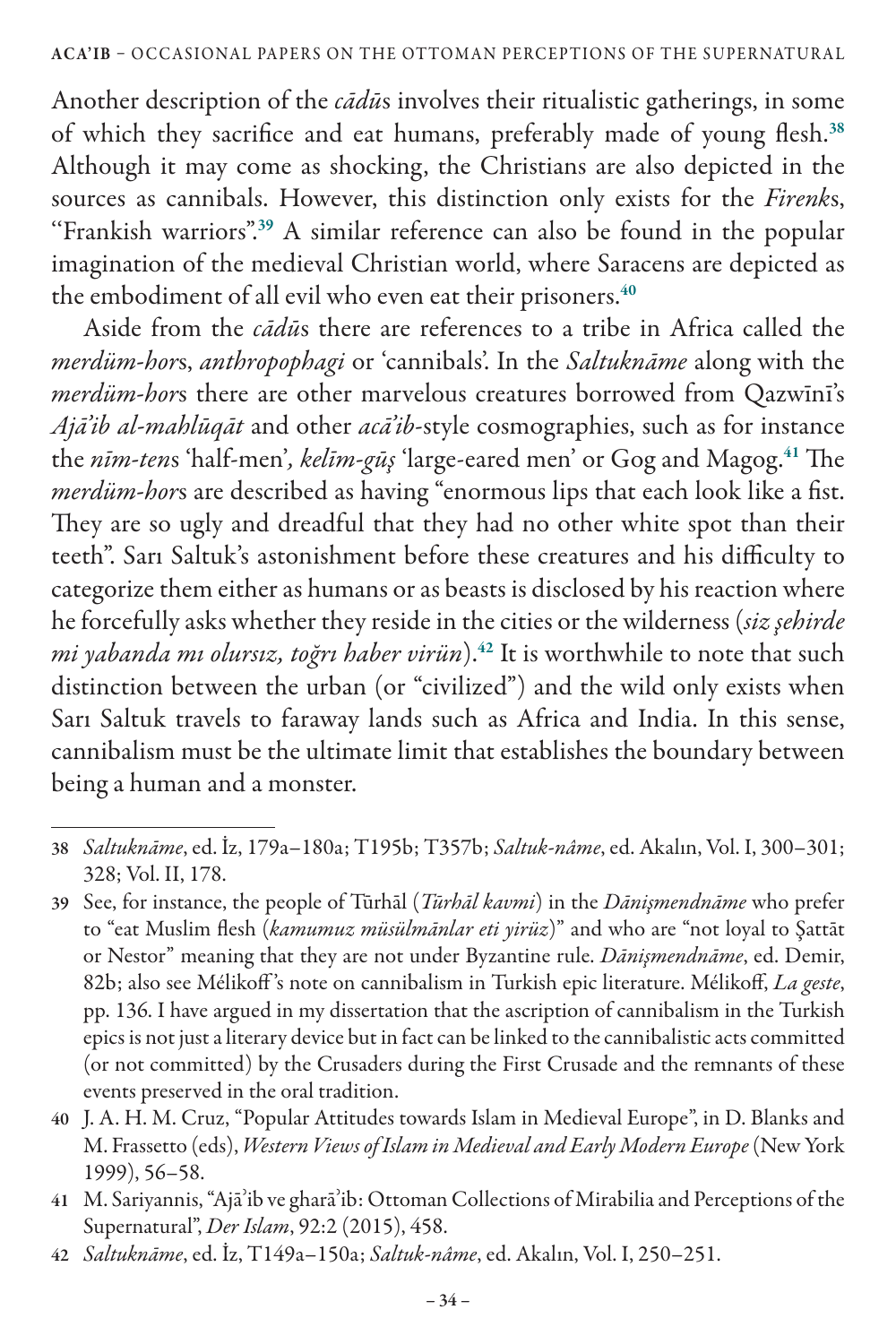As evident in the bulk of these examples, some of the darkest fears and fantasies, and taboo thoughts can be expressed around the *cādū* figure or the supernatural in general. On the other hand, the portrayals of the opponent as savages who even eat human flesh most certainly served to justify the use of extreme violence against the enemy and encouraged the warriors to undertake such violent actions without hesitation. In one particular example, Şattāt, the Byzantine ruler of Amasya (Amaseia), refusing to convert, is hanged from his feet "like a dog carcass" (*it leşi gibi*). Şattāt's own daughter Efromiya shoots the first arrow and "the Muslims then shoot so many arrows that his skin turns into a hedgehog, or even cribriform" (*şol kadar ok urdılar ki teni kirpiye döndi dahi kalbur gibi delik delik oldı*).<sup>43</sup> In some other examples, hit by mace the infidel's brain "sprinkles like a raw egg", <sup>44</sup> or decapitated by a single sword blow his head rolls like a ball hit by *çevgān* (polo-stick).<sup>45</sup>

Not only do infidels (and by extension *cādū*s) deserve to die in the most horrific ways, but the detailing of such scenes with comic undertones demonstrates that their suffering evokes amusement and mockery, and to add insult to injury their lamentations are described being akin to animals:

'Atūş [the Frank warrior] was informed that Melik killed his brother Kibriyanos. Upon hearing this 'Atūş plunged into the Muslim army like a crazy monster, screamed like a bear, brayed like a donkey, squealed like a pig.<sup>46</sup>

<sup>43</sup> *Dānişmendnāme*, ed. Demir, 214b. The same phrase is also found in the *Saltuknāme*: "*şol kadar ok urdılar kim gövdesi görinmez oldı, kirpüye döndi*". *Saltuknāme*, ed. İz, T91b; *Saltuk-nâme*, ed. Akalın, Vol. I, 145–146.

<sup>44</sup> *Dānişmendnāme*, ed. Demir, 207a.

<sup>45</sup> *Dānişmendnāme*, ed. Demir, 102a. *Çevgān* or *çöğen/çevken* is a war game played on horseback using a stick and a ball with the objective to score goals. Although its origins are a point of contention among scholars, it was very popular in medieval Central Asia and Iran, and also in Anatolia as can be detected from this example. In many sources of the era, *çevgān* is confused with *cirit* (jereed). However, it should be pointed out that the former was training for mastering the use of lance on horseback while the latter of the sword. For more details, see T. Karabey, "Evliya Çelebi Seyahatnamesinde Gûy u Çevgân Oyunu", *Turkish Studies*, 7:1 (2012), 81–86.

<sup>46</sup> "*'Atūş'a haber kıldı ki 'Kardaşun Kibriyānōs, Melik elinde helāk oldı' dedi. 'Atūş la'īn çün anı işitdi bir delürmis dīv gibi İslām çerisinün arasında düşdi; ayu gibi bagırdı, eşek gibi agırdı, toñuz gibi hortladı*." *Dānişmendnāme*, ed. Demir, 145a–b. For more on how similar examples that ridicule the enemy were used to trigger certain emotions among the audiences, see S. Yılmaz Önder, "Vengeance in the Chronicles Written in Old Anatolian Turkish", *Acta Turcica*, 1:2 (2011), 173–211.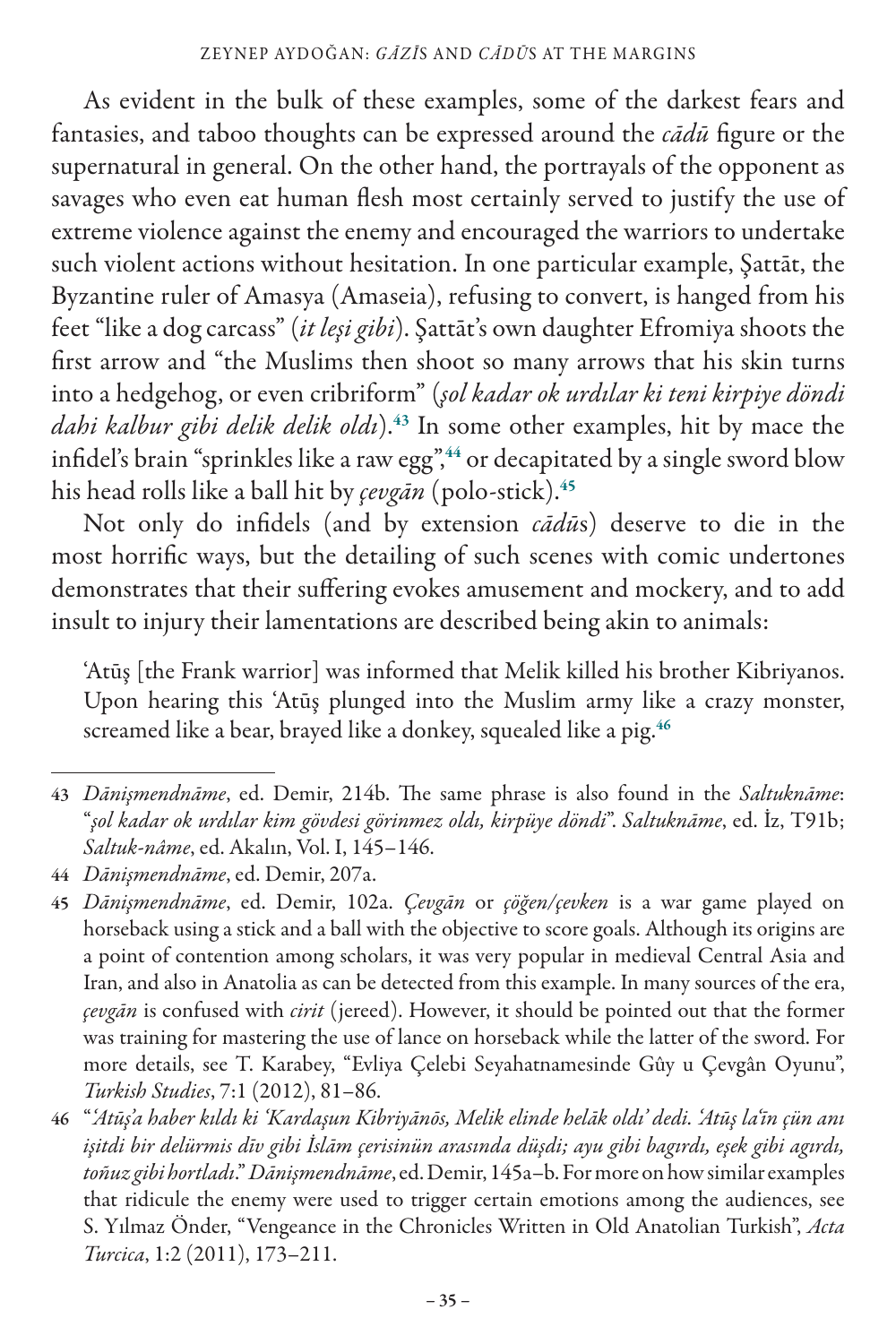## 'Bewitched': conversion under the spell of Muslims

While the sources normalize the use of extreme violence by demonizing the enemy and likening them to animals, it is rather the Muslims who are persistently referred to as *cādū*s 'sorcerers' whenever the infidels are given a voice. Accordingly, Islam is referred to as the religion of *cādū*s.<sup>47</sup> In the *Dānişmendnāme* in the absence of "real" *cādū* figures, Muslims are almost exclusively and repeatedly called *cādū* by the infidels as a counterpoint to their religious identity.<sup>48</sup> When accused of being a *cādū*, Melik Dānişmend responds with an immediate definition of his religious creed: "*Hāşā ki cādū olam, müslimānam* ('God forbid I am sorcerer! I am Muslim')".<sup>49</sup>

The Muslim warriors are referred to as *cādūlar çerisi*, 'army of wizards'.<sup>50</sup> The term is positively connoted here and there is a sense of pride concealed behind being labeled as *cādū*. Exaggeration of the enemy forces is an important motif in the epics. To give one example, the Byzantine emperor in the *Battālnāme* who raised a massive army against the Muslims had to be seated on horseback for seven days to greet the armies setting out on a campaign and passing in front of him.<sup>51</sup> The numerical advantage of the enemy is of course offset by the superior bravery of the Muslims, which makes the enemy think that a supernatural force must have been at play. This is also what earns the Muslim warriors the title of *cādūlar çerisi*. The victory, which is achieved against all odds, is a sign that they have God on their side.

A major occurrence that characterizes well the cultural transformation that took place in Anatolia between the eleventh and fifteenth centuries was conversion, which came along with conquest. In the Turkish warrior epics, conversion takes place through various means. While in most cases Christians become Muslim under threat of death, the conversion could also occur through persuasion, though backed by some incentive or compulsion. In this respect, dream apparitions of the Prophet Muhammad or some of the most prominent *gāzī*s of the past, miracles or rescue missions of a kidnapped Christian maiden,

<sup>47</sup> *Battālnāme*, A134.

<sup>48</sup> *Dānişmendnāme*, ed. Demir, 53a, 54b, 87b, 191b, 203b, 245b.

<sup>49</sup> *Dānişmendnāme*, ed. Demir, 13a.

<sup>50</sup> *Dānişmendnāme*, ed. Demir, 20A.

<sup>51</sup> *Battālnāme*, A170.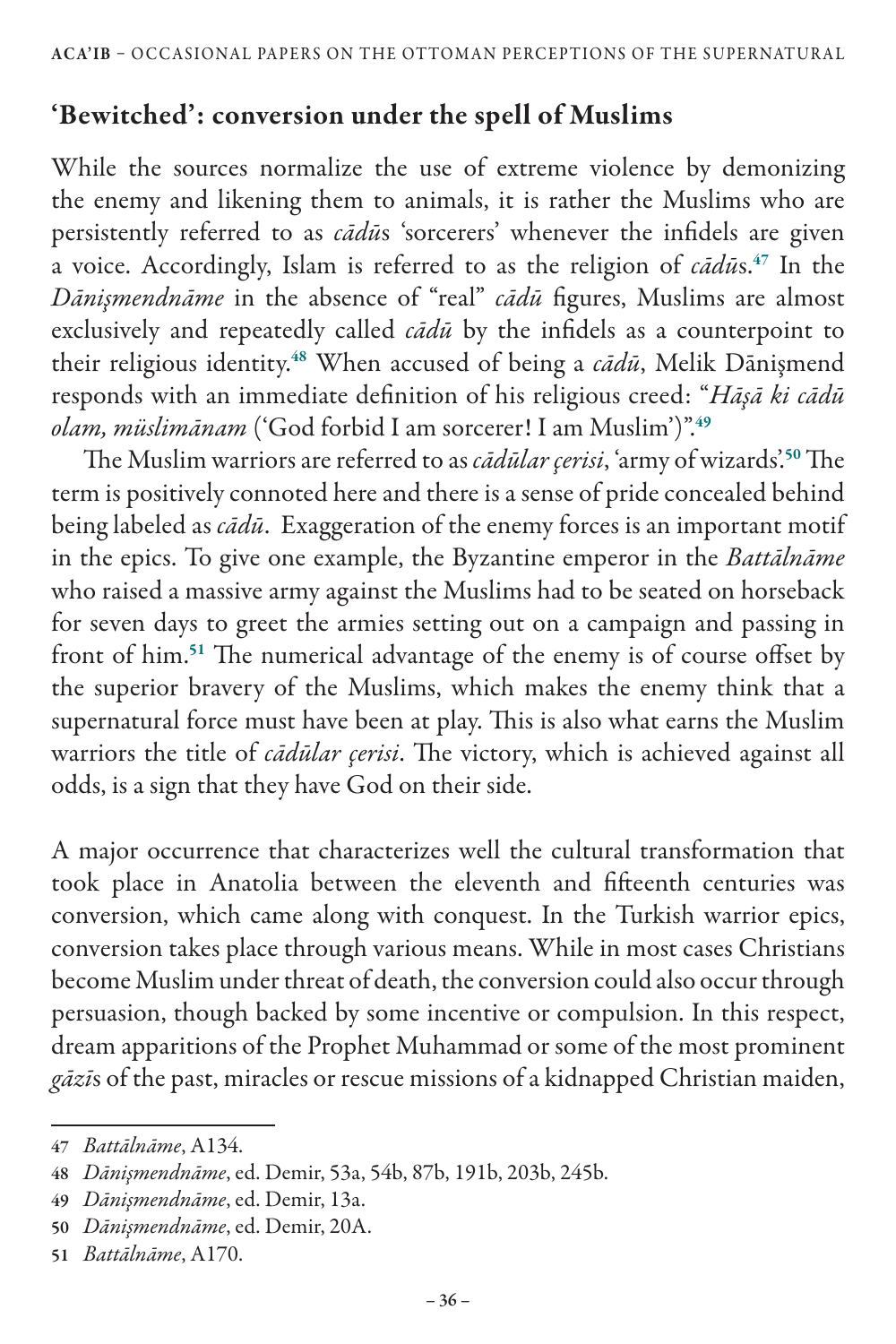which also adds a romantic flavor to the narratives, are some of the most repeated topoi that result in the conversion of even the most ardent Christians against their own will.<sup>52</sup> In addition to his miraculous deeds, the wisdom of the Muslim hero, his warrior skills, and physical appearance are also efficient reasons for the conversion of a Christian adversary to Islam.

In most cases, when an infidel is treated in an appreciative manner it means that his conversion is close at hand. The same is also true in the *chansons de geste*, for which Comfort notes: "The conventional outcome for a Saracen hero in whom the poet has aroused interest is to become converted."<sup>53</sup>

The "aesthetic" aspect of conversion seems to be an important one that must be taken into account before the hero embraces any infidel. The Muslim hero will not kill the beautiful or the brave. Tools that do not require the use of force will instead be put to use for their incorporation into the Muslim community, either to respect God's creation<sup>54</sup> or perhaps to produce a beautiful blend.<sup>55</sup> From the viewpoint of the Muslim storyteller, the same applies to the infidels who in the end spare the lives of "*hūb sūretlü*" Muslims – "lovely faces" or

53 Comfort, "The Literary Role of the Saracens", 645.

<sup>52</sup> Examples of conversion as a result of dream visions of the Prophet of Islam, see *Battālnāme*, A59, A99, A107, A143; and *Dānişmendnāme*, ed. Demir, 18a, 152a. Irène Mélikoff draws an interesting parallel between the apparition of Muhammad in dreams and the depiction of Christ in Byzantine mosaics teaching the newly converted the dogmas of their new religion, almost like in a Communion. Mélikoff, *La geste*, 141. To cite only a few examples for conversion as a result of a miracle, see *Battālnāme* A118–119; *Saltuknāme*, ed. İz, T22b– 23b; *Saltuk-nâme*, ed. Akalın, Vol. I, 36–37. In the *Dānişmendnāme*, there are only very few examples of conversion after the Muslim hero performs a miracle. *Dānişmendnāme*, ed. Demir, 225b–227b. For the kidnapping of the future wife of Melik Dānişmend, Gülnūş Bānū, and her much-negotiated conversion story, see *Dānişmendnāme*, ed. Demir, 168a–b, 195b–196a.

<sup>54</sup> For appreciating God through the beauty of His creation, see S. Kuru, "The Literature of Rum: the Making of a Literary Tradition (1450–1600)", in S. N. Faroqhi and K. Fleet (eds), *The Cambridge History of Turkey*, Vol. 2 (Cambridge 2013), 579.

<sup>55</sup> It is especially the people of Bosnia who are worthy of such compliments in the *Saltuknāme*: "Then the Bosnian soldiers came…. They have beautiful men with hair shining like red gold. There is no other *tā'ifa* more pure-hearted and clean within the peoples of Rūm. 'I wish this folk would become Muslim!', said Seyyid… Şerīf had no intention to kill them for no reason." *Saltuknāme*, ed. İz, T48b; *Saltuk-nâme*, ed. Akalın, Vol. I, 78. In another example, Melik Dānişmend spares the life of an infidel who convinces him that he would bring his handsome son under Melik's command. *Dānişmendnāme*, ed. Demir, 27a.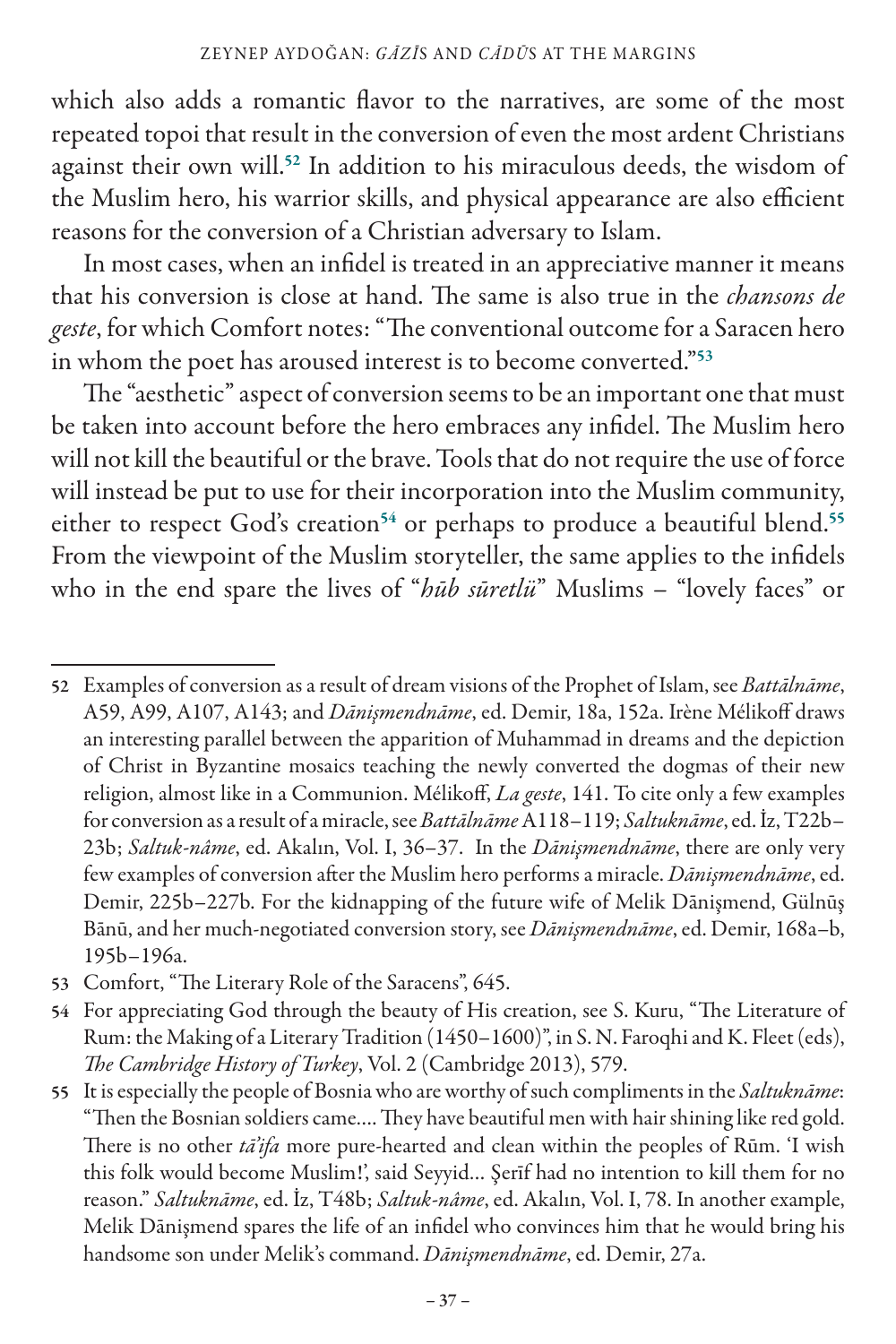"moon-faced angels" used interchangeably regardless of gender – for whom they instantly develop affection.<sup>56</sup>

All these qualities (and fear of the sword) convince even the most ardent members of the rival religion to embrace Islam as their new faith. A new phrase is invented for the occasion: *cādūlamak*. The term is used synonymously for 'conversion to Islam'.<sup>57</sup> In the *Saltuknāme*, the Muslims are famous for being experts in the dark arts (*Muhammedīler sihrde kāmil olmuşlar*).<sup>58</sup> Given the multitude of Sarı Saltuk's miraculous deeds, this conviction does not seem surprising. When Sarı Saltuk converts Alyon-ı Rūmī, an ardent Christian who will become his future companion-in-arms, the only possible way for this to happen seems to be through casting a spell upon him.<sup>59</sup>

Of course, even in this idealized picture, there is room for some deviation. There are new converts who become renegades and spies who work for both sides. The underlining suspicion and identity confusion that characterize this transformative period is well reflected in the sources through numerous examples about spying activities and deception through the disguise, and reports of distrust shown to a stranger.

In the following example, Seyyid Battāl, disguised as a Christian, encounters a passer-by. It is important to note that even when a common man is suspected of being a spy, it is hard to tell which side he works for. The example also provides insights into the ways of approaching a stranger and the reactions that stem from them:

After one day or two days, just before noon, he saw a person going along with a broom in one hand and a grain sieve in the other. As he was going, he turned off

<sup>56</sup> "*Beglerile çıka geldiler gördiler bir mahbūb oğlan aya benzer taht üstinde yatur* [He, i.e. Mihriyāyīl, came with his *beg*s and found a lovely young handsome boy, beautiful as the moon, lying on the throne]." *Battālnāme*, A11. "*Sunnīler bunun gibi kadd ü kāmet ki gördiler hayrān oldılar* [The Sunnis were amazed when they saw how handsome and tall he (Sercāyil) was]." *Battālnāme*, A52. The same phrase also exists in the *Dānişmendnāme*, but this time the infidel warrior Serhāyil is amazed by Melik Dānişmend's physical appearance. *Dānişmendnāme*, ed. Demir, 52b. For more on the concept of *mahbūb*, see W. G. Andrews and M. Kalpaklı, *The Age of Beloveds: Love and the Beloved in Early-Modern Ottoman and European Culture and Society* (Durham 2005), especially 38–43.

<sup>57</sup> *Battālnāme*, D28b.

<sup>58</sup> *Saltuknāme*, ed. İz, T6a; *Saltuk-nâme*, ed. Akalın, Vol. I, 7.

<sup>59</sup> *Saltuknāme*, ed. İz, T12b; *Saltuk-nâme*, ed. Akalın, Vol. I, 19.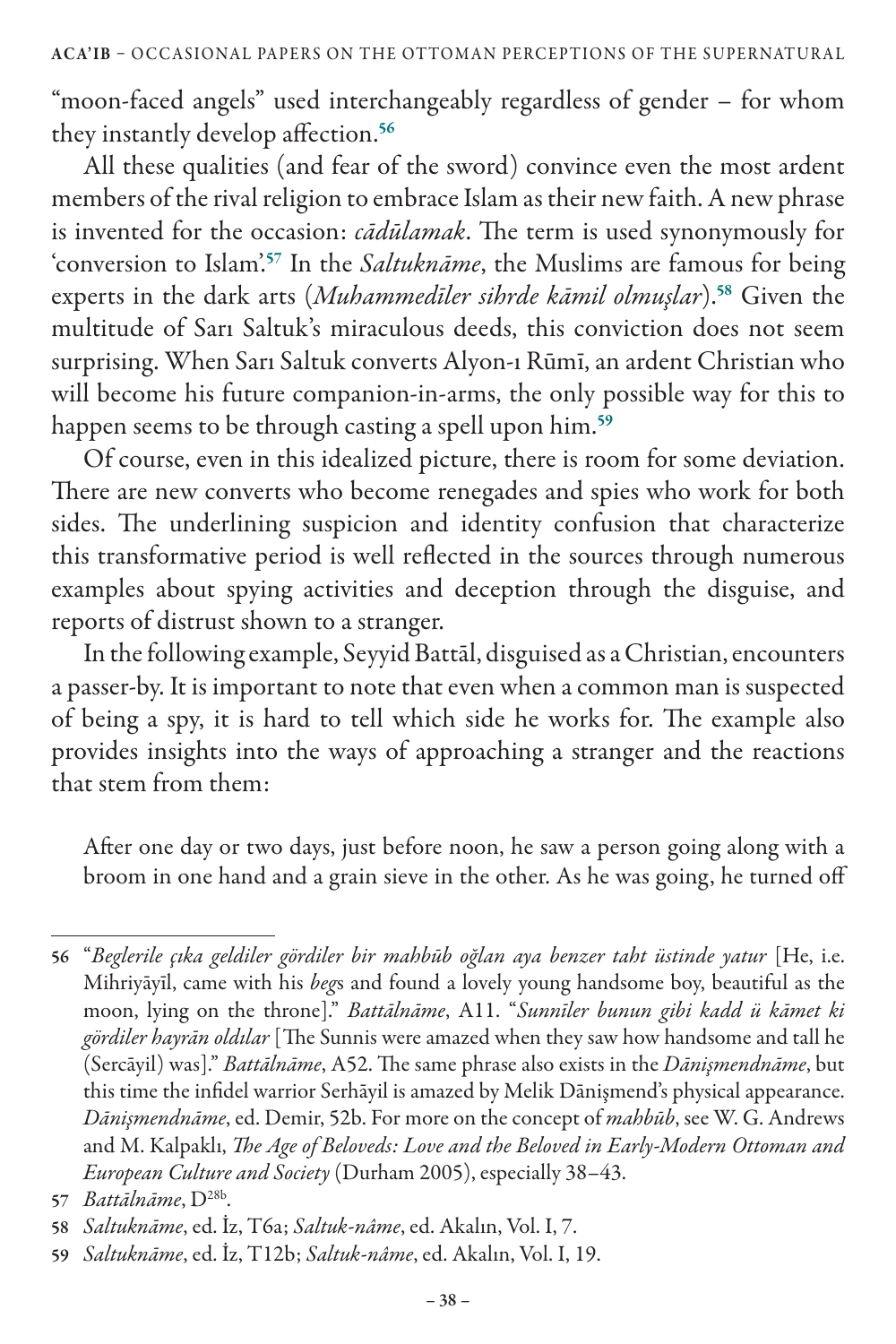the road. Seyyid rushed in his direction, reached him, and said, "You are nothing but a Muhammedan and a spy, isn't it?" That person answered, "God forbid, I am not what you just said, I am just a villager from around here. I am on my way to get some grain."<sup>60</sup>

Seyyid Battāl does not believe the man's words and just as he is about to slay him, the man confesses that he is a spy for the Byzantine emperor on his way to deliver a letter to 'Ukbā, the treacherous and evil *kādī* (Muslim judge) of the *Battālnāme* who secretly acts on behalf of the infidels. Indeed, in the period following the first Arab incursions into Anatolia, which was marked by a high degree of mobility and "identity confusion", the fear of spies reached paranoid levels on the part of the Byzantine authorities who mistook many people for spies.<sup>61</sup>

In the sources, monk or priest is not the only disguise used by a Muslim hero to outsmart the enemy. Sometimes heroes push the limits of imagination to come up with a new appearance. The most extreme example in this respect is when Seyyid Battāl takes the skin of an infidel ruler off and literally wears it in order to claim his identity.<sup>62</sup> The fact that this ruler is the king of the *kıl-barak*s or *kyno-kephaloi*, dog-headed people, brings another dimension to the story. The disguise of the hero hence appeals to another fantasy, which can be linked to the notion of shapeshifting.

The underlying theme of distrust in the epics is also personified in the *cādū* figures. By hiding their "real" identities the *cādū*s lead a double-life. A good example is Şemāsīl Cādū, who kidnaps the son of the Pope (leaving aside the fact that the Pope has a son, which is itself absurd). At night Şemāsīl takes her snake whip, jumps on her jug, and travels to her secret palace in the Mount of Kāf. She meets her abusive demon lover who first beats her and then takes her to bed after they consume a great deal of alcohol. Sarı Saltuk who hides in the room takes the underwear of Şemāsīl with him. At first glance, this might seem like a strange detail but it is of paramount importance since this

<sup>60</sup> *Battālnāme*, A228–229.

<sup>61</sup> N. Koutrakou, "Diplomacy and Espionage: Their Role in the Byzantine Foreign Relations, 8th–10th Centuries", *Graaeco–Arabica*, VI (1995), 131–132.

<sup>62</sup> "*Ol gice bunun dahı derisin çıkardı tabbāğlık eyledi irtesi geydi daşra cıkdı* [that evening Seyyid flayed the skin of this one as well and hung it to dry. The following day he put it on and came out]." *Battālnāme*, A384.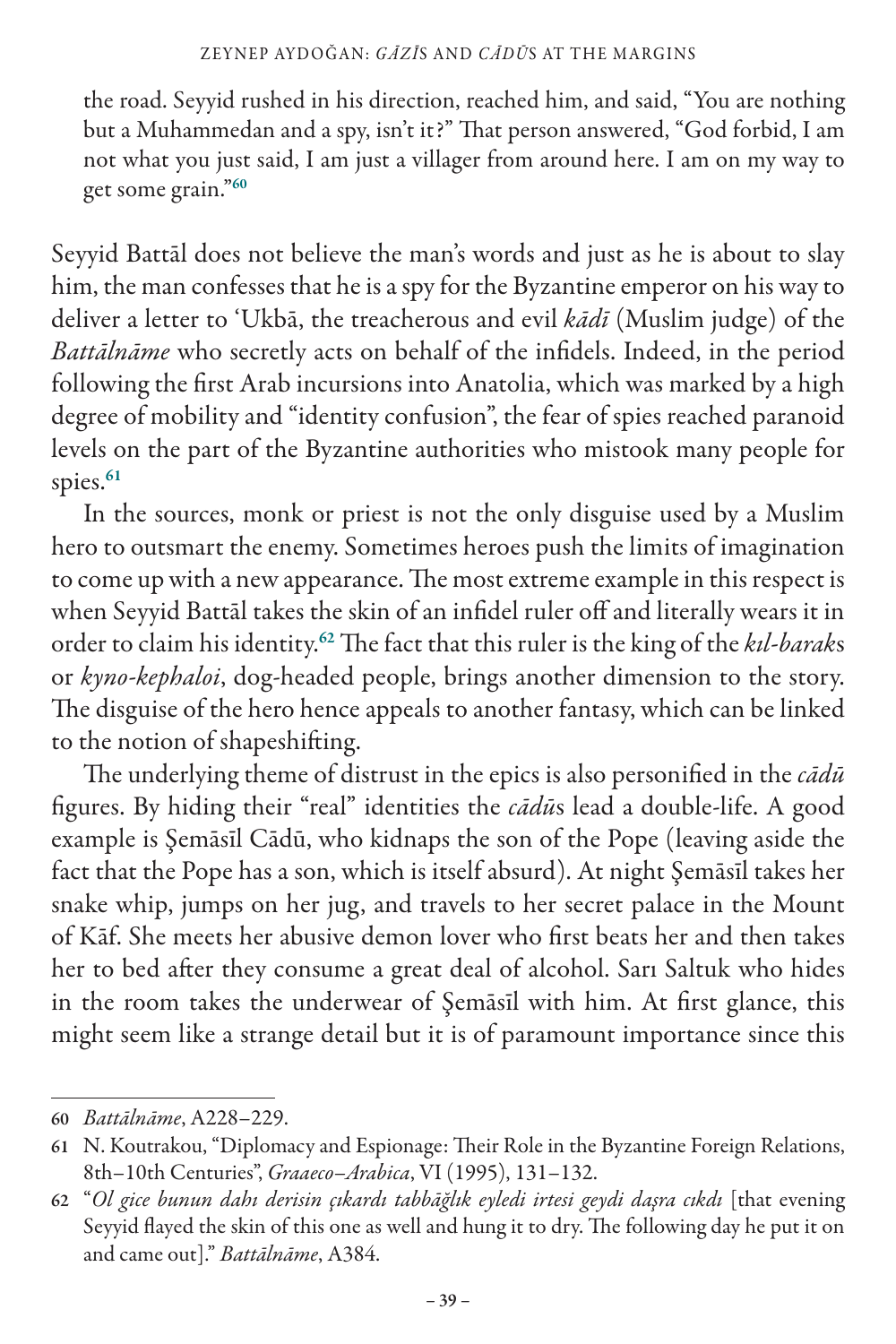is how Sarı Saltuk will expose the whole truth about Şemāsīl's true identity and the underwear (which is at the same time her most intimate apparel) will provide the hard evidence.<sup>63</sup> Considering that Şemāsīl is also the ruler of a Latin country,<sup>64</sup> this whole example brings to mind the idea of the witch as the "enemy within" in anthropological studies. As put forward by Michael Meeker: "the witch is associated with the sickening idea that something dreadful and horrible is at work in the central body of the community."<sup>65</sup> And because she is an insider trusted by the members of the community, the identity of the witch becomes especially difficult to determine.

In addition to *cādū*s who appear in human forms there are other creatures referred to as *dīv*s; demons of great proportions and hybrid nature. Cengāl Dīv is for instance an extremely ugly and monstrous creature with the head of a pig, the claws of a lion, the body of a human, and the feet of a demon ("like an ox", the author further explains probably referring to cloven hooves).<sup>66</sup> Another *dīv* figure, Karıdīv is similar to Cengāl Dīv except that she also has elephant ears and a dragon tail.<sup>67</sup> In order to kill *dīv*s one has to decapitate them but only with a single sword blow as a second blow creates a reverse effect.<sup>68</sup> Divs are also extremely sensitive to the sounds. High volumes have a devastating effect making *dīv*s lose their mind and collapse to the ground, or even worse accept the hero's invitation to join the faith in order to make him stop yelling.<sup>69</sup>

There is a third category of beings, namely the *perī*s, which are neither humans nor jinn but are categorized as the *şād-kāmil*s, perfect creatures. Unlike the *perī*s in classical Ottoman poetry which represent female lovers only, the *perī*s in the epics are of both sexes.<sup>70</sup> *Cinnī*s on the other hand, also in line with

<sup>63</sup> *Saltuknāme*, ed. İz, T83a–88b; *Saltuk-nâme*, ed. Akalın, Vol. I, 132–139.

<sup>64</sup> See footnote 17 above.

<sup>65</sup> Michael Meeker in an H-Net discussion list, http://www.h-net.org/logsearch/ with keyword "Ottoman witchcraft", quoted in Sariyannis, "Of Ottoman Ghosts, Vampires and Sorcerers", 192.

<sup>66</sup> *Saltuknāme*, ed. İz, T175a; *Saltuk-nâme*, ed. Akalın, Vol. I, 294.

<sup>67</sup> *Battālnāme*, A259–A260.

<sup>68</sup> *Saltuknāme*, ed. İz, T175b; *Saltuk-nâme*, ed. Akalın, Vol. I, 294. The same element also exists in the *Battālnāme* where Battāl, very wisely, does not listen to the infernal voice, which tells him to wield a second blow to Karıdīv. *Battālnāme*, A260.

<sup>69</sup> *Saltuknāme*, ed. İz, T69b–T70a; *Saltuk-nâme*, ed. Akalın, Vol. I, 112.

<sup>70</sup> *Battālnāme*, A264; *Saltuknāme*, ed. İz, T145b–146b; *Saltuk-nâme*,ed. Akalın, Vol. I, 244– 246.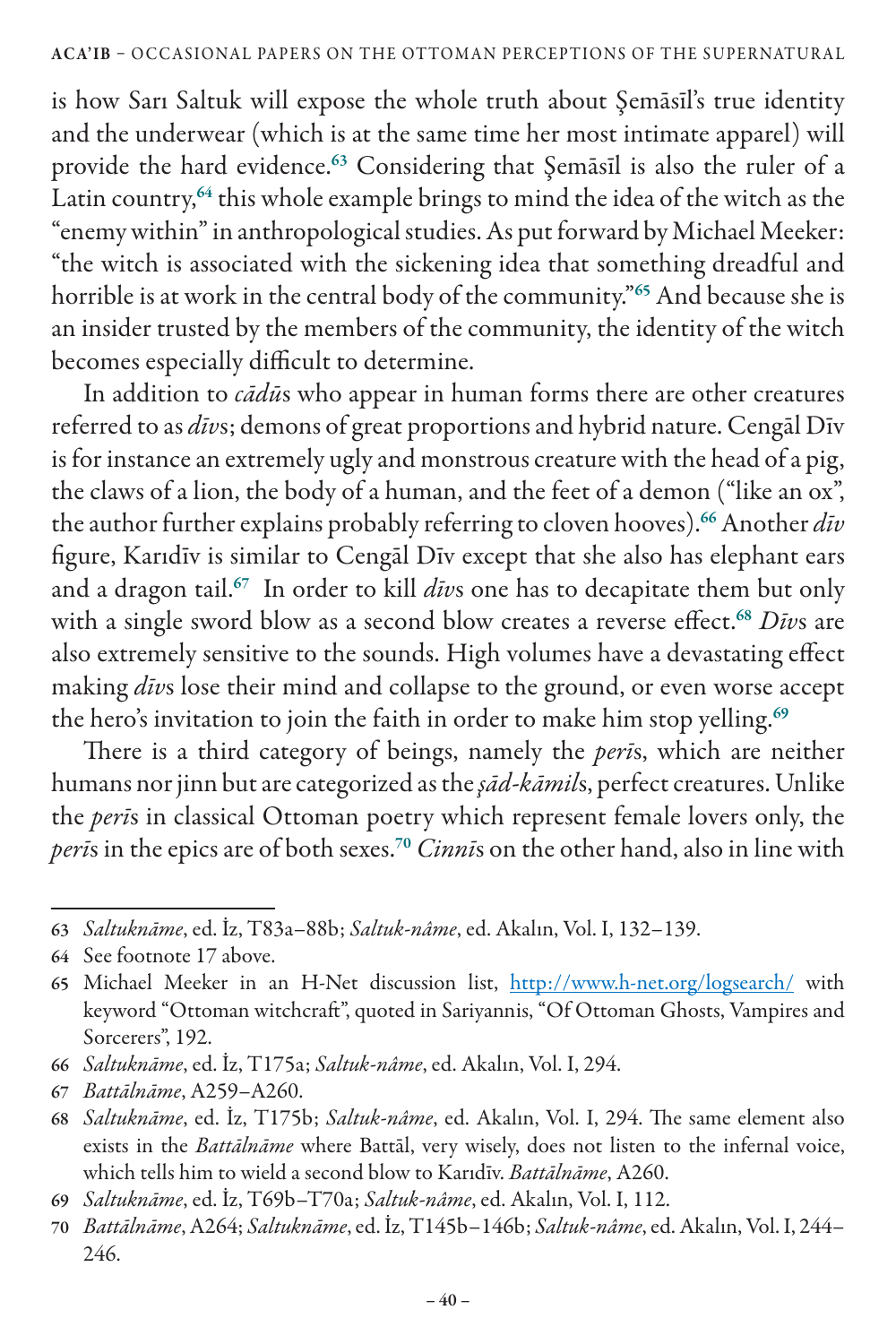the Islamic concept of jinn, are not demons as opposed to angels. They are a third category of beings that live in their own parallel worlds and underworlds. Like humans they are rational beings with the capacity to judge. As opposed to the *cādū*s and *dīv*s who are inherently evil, the *cinnī*s are treated as having more potential for choosing the right path that is Islam.<sup>71</sup> *Cādū*s are the children of the demons (*iblīs*) who work under the service of the devil (şeyt*ān*).<sup>72</sup> The fact that *perī*s, *cādū*s and *dīv*s are sometimes used interchangeably, probably caused by their treatment under the general category of jinn, creates even more confusion.

Identifying these beings in different categories seems to be an issue also for the authors/narrators/compilers of the stories. In one example from the *Saltuknāme* Sarı Saltuk is perplexed about the true nature of a person who has been living in disbelief (with infidels) for more than seven hundred years but at the same time presents himself as Safhāyīl, "the head of all celestial spirits (*re'īs-i rūhāniyā*)": "What if this person is the devil (*şeytān*) himself ", he asks himself. In order to identify this creature as *şeytān*, jinn or *cādū* Sarı Saltuk goes on to recite a number of prayers, but to no avail. Only after the person pulls wings out of his robe is Sarı Saltuk finally convinced that he is an angel.<sup>73</sup>

### Fighting superstition and disbelief

As previously mentioned, in the sources, the Christians constantly accuse Muslims of being *cādū*s.<sup>74</sup> The sources provide "logical" explanations for such accusations in their own way. In the following example, the hero demonstrates

<sup>71</sup> There are some exceptions to this as there is mention of a Muslim *dīv* with the head of a lion and of another female *dīv* with white hair whom Sarı Saltuk calls mother. *Saltuknāme*, ed. İz, T69a, T77a; *Saltuk-nâme*, ed. Akalın, Vol. I, 111, 123.

<sup>72</sup> There seems to be some ambiguity concerning the use of the term *iblīs*. "Iblīs" is often identified with the devil (Shaitan) in Islamic traditions. However, in the *Saltuknāme* there are many *iblīs* figures who work as subordinates to *Şeytān* standing more for demon-like creatures but who are higher in hierarchy than *dīv*s. As with God the hero does not get to see or hear *Şeytān* directly*.* For Rağdūş Cādū kissing the *iblīs* named Sarsar's hand and calling him father*. Saltuknāme*, ed. İz, T513b–T514b; *Saltuk-nâme*, ed. Akalın, Vol. III, 219–220.

<sup>73</sup> *Saltuknāme*, ed. İz, T220a–220b; *Saltuk-nâme*, ed. Akalın, Vol. I, 370.

<sup>74</sup> "*Türkler sihr bilürler oda yanmazlar* (Turks are fire-resistant as they practice sorcery)." *Saltuknāme*, ed. İz, T21b; *Saltuk-nâme*, ed. Akalın, Vol. I, 34.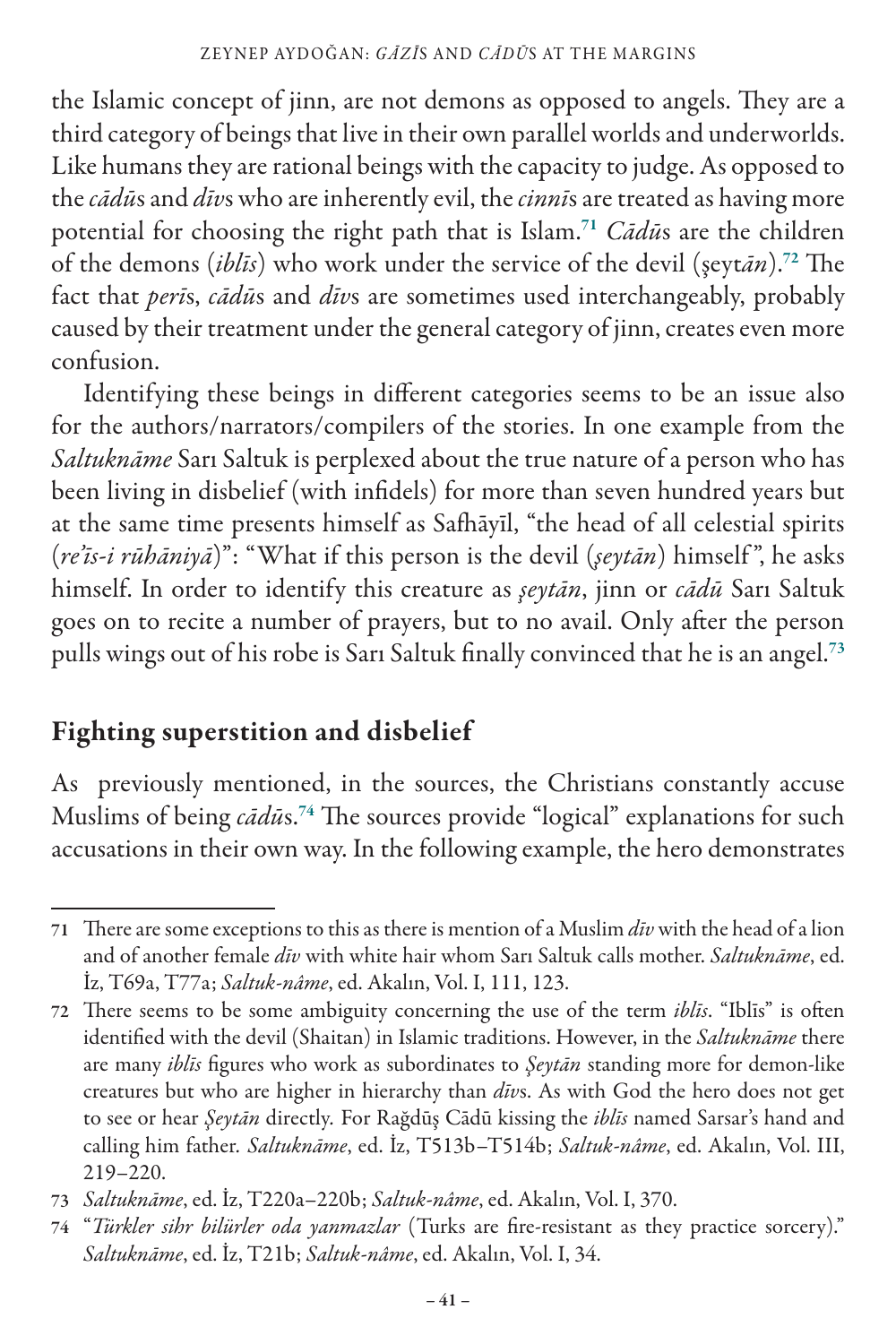all of the skills attributed to *cādū*s; he flies in the sky, escapes death by burning and transforms his shape. All of these however result from a collaboration where Sarı Saltuk joins forces with the mythological bird Sīmurg. According to the story, Sarı Saltuk saves Sīmurg's newborns from being eaten by a dragon.<sup>75</sup> Sīmurg who speaks "human language fluently (*fasīh ādem dilini bilürdi*)" receives Sarı Saltuk with great hospitality.<sup>76</sup> These sections have been subject to previous research and have been analyzed in terms of their close ties to some of the symbols and motifs embedded in ancient mythologies of the Near East, which astonishingly found their way into the *Saltuknāme*. <sup>77</sup> Sīmurg offering her wing to canopy Sarı Saltuk from the sun's burning rays when she sees him lying asleep under the plain sun and their setting out for Şu'ā Mountain which is described as a 'burning mountain', *oddan yanar tağdur*—have been interpreted as a journey to the home of the sun with reference to the myth of Solomon, the sovereign of the skies and the sun.<sup>78</sup> During this journey, Sarı Saltuk slays another mythological creature, s*emender,* in order to wear his skin, which is fire-resistant. Described as a monster with the appearance of a winged horse, this must be the legendary salamander; a common topos in various traditions, which is usually ascribed an affinity with fire. Wrapped in the salamander's skin, Sīmurg is able to carry Sarı Saltuk to great heights in the sky without being burned by the Sun. Imagining such great heights Sarı Saltuk cheerfully declares: "the world looks like a kernel (*gördi kim bu dünyā gözine bir harman kadarı göründi*)".<sup>79</sup>

Either through divine intervention, or as a result of a chain of incredibly lucky events, or due to a simple misunderstanding, the hero is able to overcome

<sup>75</sup> A rapprochement with the supernatural is at hand in these parts of the text. Sarı Saltuk is taken to the residence of Sīmurg by a family of *dīv*s who want to make it up to Sarı Saltuk for having eaten his horse. Afraid of being killed by Sarı Saltuk, the *dīv*s apologize to him and ask to become his blood brothers ("*dünyā ve āhiret kardaşumuz ol"*). *Saltuknāme*, ed. İz, T77b–T78a; *Saltuk-nâme*, ed. Akalın, Vol. I, 124.

<sup>76</sup> *Saltuk-nâme*, ed. Akalın, Vol. I, 126. In the Topkapı manuscript the phrase is put slightly differently: "the bird spoke like a human (*kuş ādem gibi söyleridi*)". *Saltuknāme*, ed. İz, T79a.

<sup>77</sup> S. Kocaer, "Sîmurg'un Gölgesinde", in O. Kolbaş and O. Üçer (eds), *Âb-ı Hayât'ı Aramak: Gönül Tekin'e Armağan* (Istanbul 2018), 555–564.

<sup>78</sup> Kocaer, "Sîmurg'un Gölgesinde", 560; cf. G. Tekin, "Yakın Doğu Mitolojisinde Kartal ve Güneş", *Türklük Bilgisi Araştırmaları/Journal of Turkish Studies*, 28:II (2004), 85–111.

<sup>79</sup> *Saltuk-nâme*, ed. Akalın, Vol. I, 128; *Saltuknāme*, ed. İz, T80b.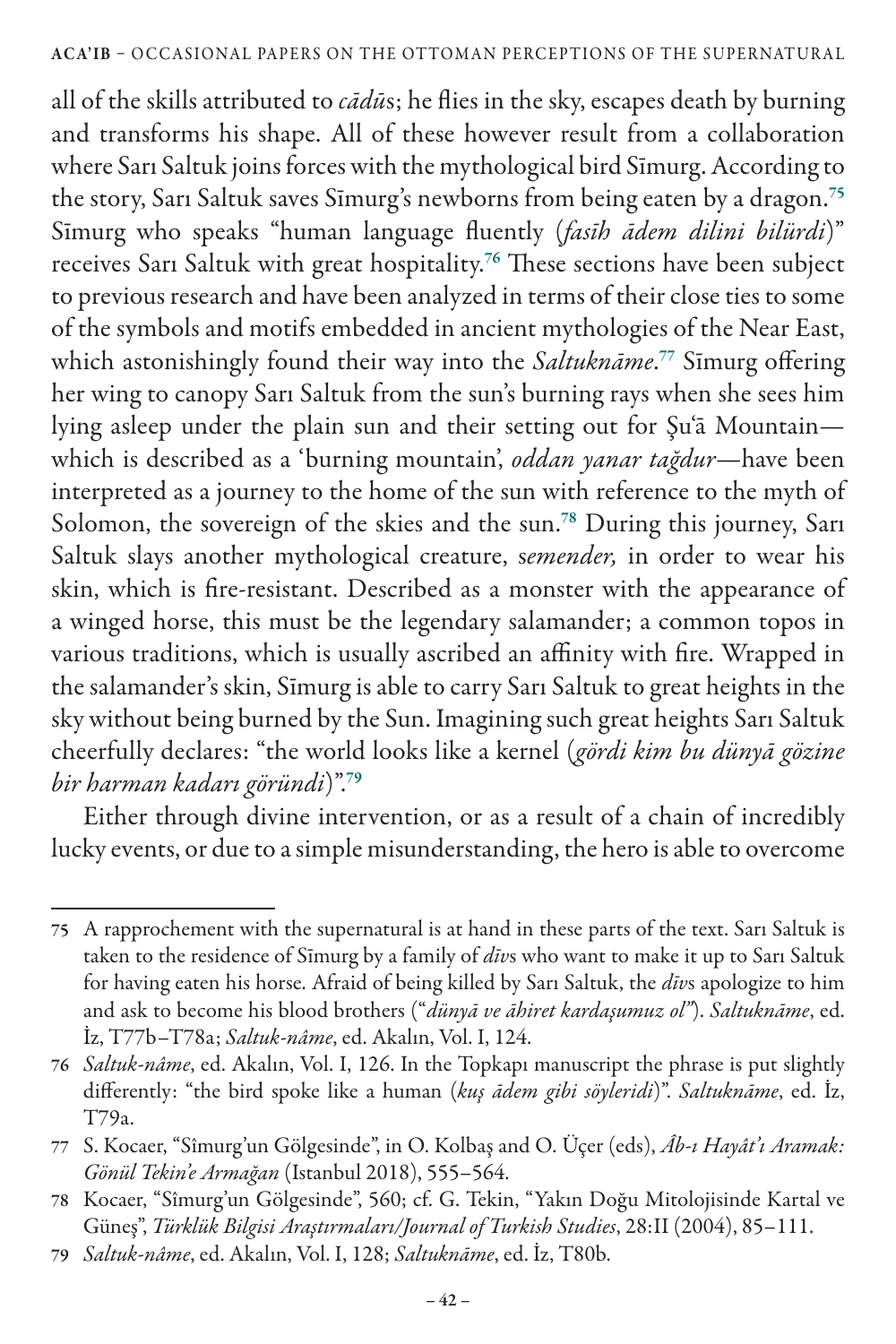the threat of impending death and vanquish the infidels on many impossible occasions as in this example. All of these victories are attributed by the 'foolish' infidels to the hero's excellent 'sorcery' skills, which by the conclusion win their appreciation too. Even in cases when the victory is purely coincidental, the sources make the infidels admit the superiority of the Muslim hero, and by extension of Islam. The infidel warrior Gebriyānos expresses his exasperation towards Battāl's invincibility as follows:

O Battāl, are you a sort of wheat bud? What is the story with you? They kill you and you are resurrected, they arrest you and put you to prison and you get out again. God, you must be quite an experienced witch.<sup>80</sup>

In one example, Battāl fell for a Byzantine princess, Ketāyūn. While Battāl is an ideal *gāzī* in many aspects he has one major defect that sometimes puts him at great difficulty: He is a womanizer who knows no boundaries when it comes to love (except the religion barrier, which can be easily overcome by conversion). But Battāl's falling for Ketāyūn is especially complicated because Ketāyūn is at the same time the sister of one of his wives, Meh-Pīrūz who is another daughter of the *Kayser*, the Byzantine emperor. Battāl had met Meh-Pīrūz while on a rescue mission for his other wife Zeynep who was kidnapped by the Byzantines to lure Battāl into the palace and kill him there. Going back to Ketāyūn's story, Battāl is unable to win Ketāyūn's heart. In fact, due to her deception, Battāl is taken prisoner. In this difficult situation he invokes God:

'Listen God, I am not worried about my own death, I am only concerned lest the Muslims are trampled under the foot of the infidel.' Just as he was saying that a snake that looked like a flag staff came down from the treetop. Candles were burning and the pots were up to the top with food and those dogs were lying around drunk. Seyyid noticed that the snake ate a little from those pots, then dipped its head in one of them and went back to its place.<sup>81</sup>

This divine intervention remains unnoticed among the infidels who at some point resume the feast. Before an hour had passed, the infidel lords begin to tremble and all 72 of them who attended the feast die that night (*şişdi çatladı* 

<sup>80</sup> *Battālnāme*, A147. For more similar examples, see *Battālnāme*, A208, A211, A312; *Saltuknāme*, ed. İz, T251a; *Saltuk-nâme*, ed. Akalın, Vol. II, 32.

<sup>81</sup> *Battālnāme*, A292–293.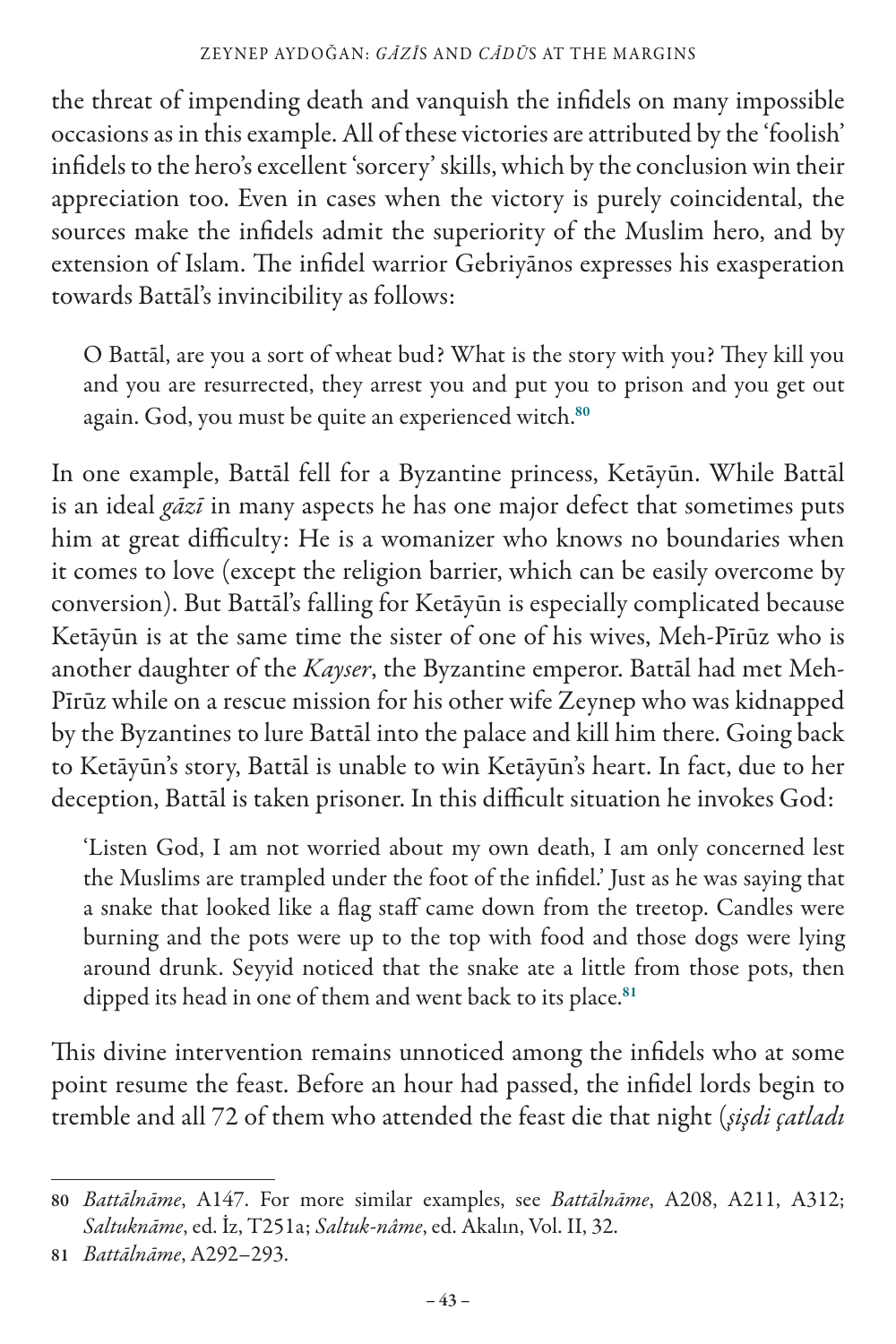*öldi*). Having no clue on how this happened the infidels accuse Battāl of having bewitched them (*Yā Battāl veyā Kattāl heb uşbu işleri sen itdüñ bunları cāduladūñ tiz eyitkim bunlara neyledüñ?*), which given the situation seems to be a reasonable reaction.<sup>82</sup>

All these accusations about the Muslim hero being a *cādū* as he saves himself from impossible situations by using his 'sorcerer' skills are taken as preposterous (and ridiculous) claims that the sources link to the ignorance of the enemy and superstitious beliefs inherent in their religion and culture. For instance, in the *Battālnāme*, the infidels are afraid to spill the blood of Battāl on the earth as: "it will mix with it and a plant shall grow. Then a lamb shall eat this plant and whoever eats from that lamb will be overcome by lust and from this lust Battāl will come forth again."83

In another example from the *Saltuknāme*, Sarı Saltuk manages to outrival the two leaders of the rival religion in intelligence.<sup>84</sup> After he is saved from burning by the "Sunnite" jinn Minū-çihr,<sup>85</sup> Sarı Saltuk goes to meet the Tekūr

According to Ahmet Karamustafa, while the text employs *filyon* for patriarch, the term *filyon firenk* is used to refer to a Frankish king. Against Karamustafa's proposal, the term probably derives from "Filioque", one of the most important denominators of the divide between western and eastern Christianity, which recognized or did not recognize the supremacy of the Pope. As stated several times in the text, the term is indeed used to refer to the Pope. A. Karamustafa, "Islamization through the Lens of the Saltuk-name", in A.C.S. Peacock, B. De Nicola and S. N. Yıldız (eds), *Islam and Christianity in Medieval Anatolia* (Burlington 2015), 355 fn. 19, 359. For "Fillioque", see C. Imber, *The Crusade of Varna: 1443-45* (Aldershot 2006), p.8; cf. H. Jedin and J. Dolan (eds), *History of the Church*, Vol. IV (London 1980), 474–484.

<sup>82</sup> *Battālnāme*, P139b.

<sup>83</sup> *Battālnāme*, A294–295.

<sup>84</sup> The leader of the infidels of Rūm is *Tekūr* (*tekfūr*, the Byzantine emperor) with his throne in Konstantiniyye (Constantinople). The head of all the infidel countries in the *Firengistān*  is *Filyon Firenk*, a term used interchangeably with *Pāp* ('Pope') whose seat is in Aromāy (probably referring to Rome). *Saltuknāme*, ed. İz, T11b–12a, T88a, T57b; *Saltuk-nâme*, ed. Akalın, Vol. I, 16–18, 92, 138–139.

<sup>85</sup> Earlier in the text, Minū-çihr, who was on his way to visit Hızır (Khidr), ran into Sarı Saltuk in the sky as he was cast into a firebrand by a catapult, and saved him. This was Sarı Saltuk's first encounter with Minū-çihr, who taught Sarı Saltuk a prayer to summon him whenever he needed help. *Saltuknāme*, ed. İz, T20b–T21a; *Saltuk-nâme*, ed. Akalın, Vol. I, 32–33. Minū-çihr of the *Saltuknāme* is probably inspired from the Persian mythological King Manūchihr, the grandson of Farīdūn in the *Shahnāma*. V. S. Curtis, *Persian Myths* (Austin 1993), 36.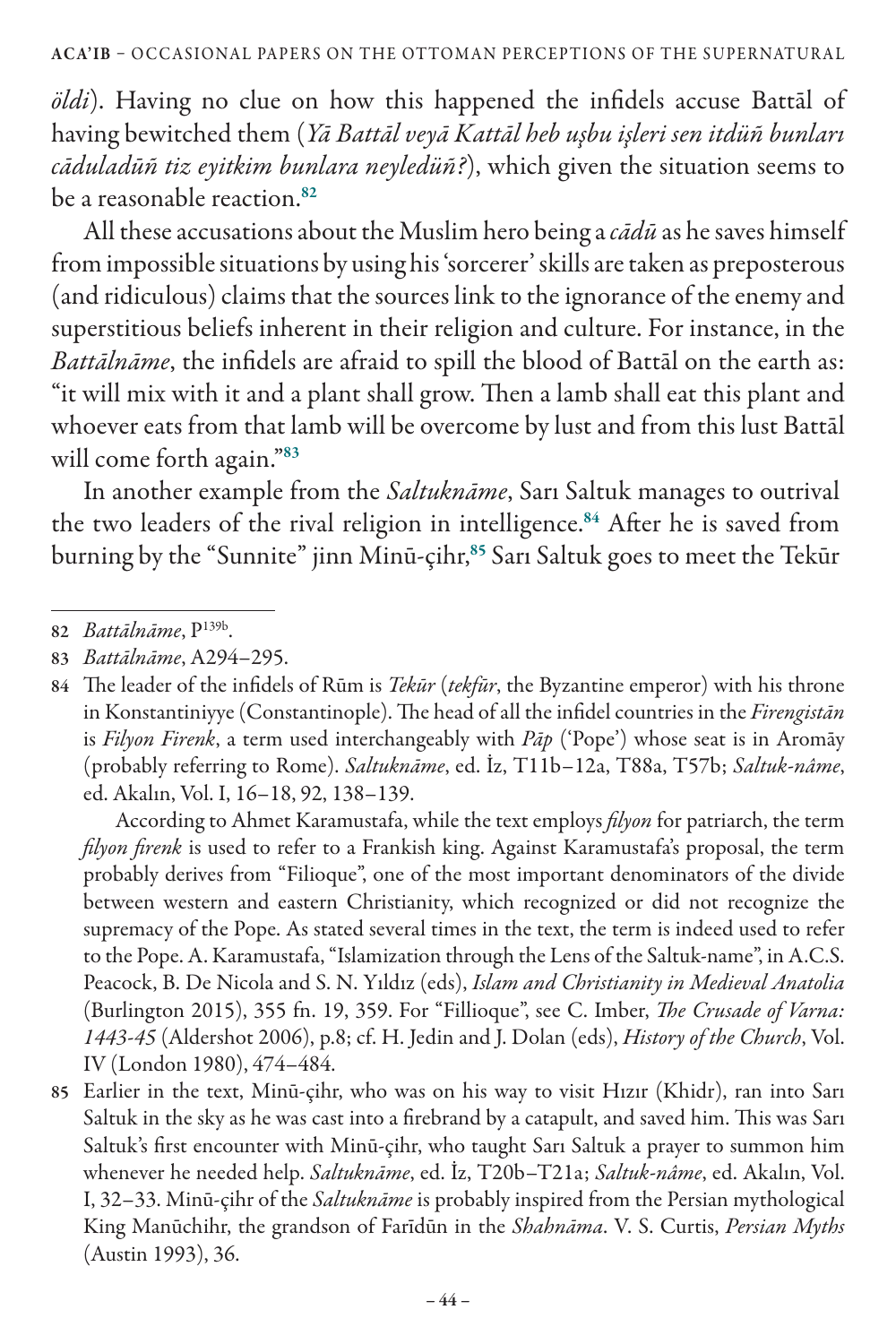(the Byzantine emperor) and Pāp (the Pope) and introduces himself as the son of a Serbian priest. As he goes up to the pulpit and reads from the Bible, all the clergymen including the Tekūr and Pāp burst into tears:

Şerīf descended from the pulpit [*minber*], kissed the hands of the Tekūr and Pāp and said: "One of you is the Caesar of Rūm and the other is the Filyon of all the Firenks. Once you are devout [ka'im] the livers of all the Turks will be smashed." He prayed and continued: "O rulers! Know that last night the Messiah [*Mesīh*] appeared in my dream and told me: 'Kick my people [*ümmet*] with the foot of my donkey and slap their nape. Those you hit stronger will go to heaven in advance.' It turned out that the donkey's foot was hung within a coffer made of ebony in the great church of that city. They brought the coffer to Şerīf. Şerīf slapped his hands and they took out the donkey's foot; which was covered with silver on the back. He [Sarı Saltuk] recited the Bible with his beautiful voice and cried. And all the infidels [*kāfir*s] there shed tears. Şerīf said: "O people [*iy kavm*]! I am going up to the sky to meet Jesus [*Hazret-i 'Īsā*]. If you do not believe me watch that: With the blessing of this foot I will fly up to the dome of this church." Then he read out the prayer that Minū-çihr had taught him. And the genie [*perī*] arrived right away. Şerīf said: "Take me to the dome." The *kāfir*s watched Şerīf fly and hover in the sky. Then he landed back and said: "Do you believe me now?" All the *kāfir*s prayed<sup>86</sup> and said: "We believe you, O you the supreme of religion [*dīn ulusı*]! You are the sanctioned companion of the Messiah. Be gracious and beg the Messiah to forgive our sins." Sarı Saltuk replied: "From now on I will not serve you [*hürmet itmezem*]. Just give me one gold coin per person and I will hand them to *Hazret-i 'Īsā*." These foolish and uncomprehending people [*'akılsız ve idrāksız kavm*] came en masse, man and woman. Şerīf hit their nape with the donkey's foot so harshly that blood came out from their nose and mouth, and most of them lost their mind.<sup>87</sup>

Sarı Saltuk creates a profitable business by fooling the infidels. It is also worthwhile to note that the passage combines two religious traditions in one example. It first refers to the "Messiah's Donkey" of the Old Testament, upon which the Messiah was believed to arrive one day. Secondly, through the trope of disguise, it also refers to the false Messiah in the Islamic tradition where it

<sup>86</sup> The ancient Turkic term *baş açmak* is translated as "to pray". For more information, see H. Develi, "Dua ve Yas Motifi Olarak 'baş aç-' Tabiri", *Türkiyat Mecmuası*, 20 (1997), 85–111.

<sup>87</sup> *Saltuknāme*, ed. İz, T22a–T23a; *Saltuk-nâme*, ed. Akalın, Vol. I, 36–37.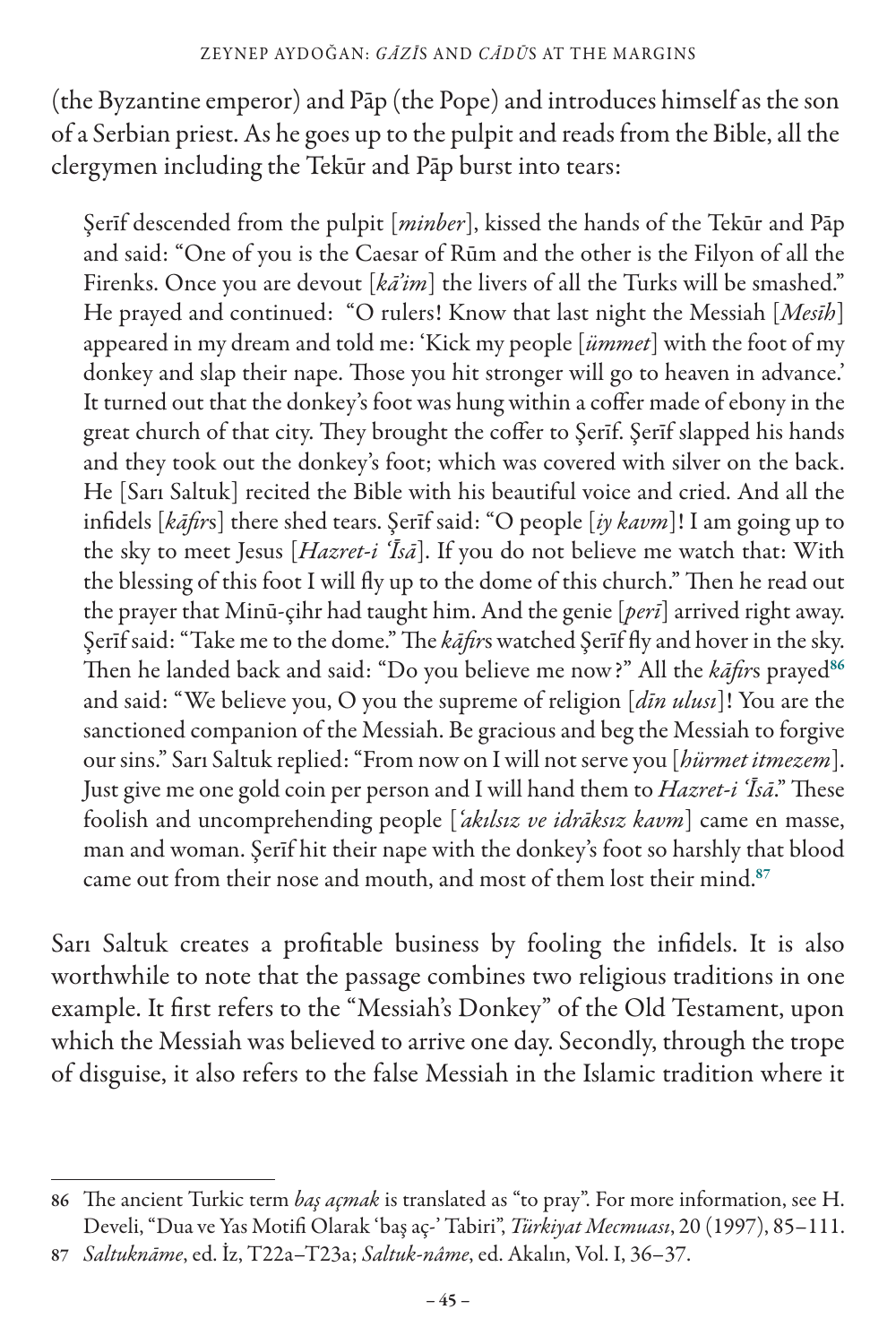was rather "the Impostor", *al-Dajjāl*, who came by donkey, not the Messiah.<sup>88</sup> Sarı Saltuk acted the part attributed to the imposter while also playing with the concept of "Messiah's donkey".

As is evident in the bulk of these examples, the infidels are portrayed as a bunch of ingenious fools who need to be taught the right path; that is Islam. The hero has thus one overarching mission: to spread Islam by gaining as many adherents as possible. No one can escape from the hero's wrath in this endeavor. Every single creature is within the scope of his mission where even the *cādū*s and various demons and beasts are invited to join the fold of Islam one by one. When the new converts lapse back to their previous faith and become renegades "they lapse back to ignorance (*girü cāhil oldılar*)".<sup>89</sup> The term must be related to the Quranic use of the word *jāhilīyah*, which was originally used in connection with Arabian culture prior to the advent of Islam for referring mostly to nomadic tribes in the Arabian peninsula. However, its meaning extended in time to include all the non-Muslims in general, and in the case of the Turkish warrior epics, the nomadic Turcomans who must have constituted the target audience of the epics in addition to the local ex-Christians.

The sources provide many examples where the wise and the literate constantly affirm the superiority of Islam. Even the Pope once confesses to Sarı Saltuk that he has always had an inner desire to become Muslim; but has feared the reaction of 'the infidels': "They performed noon prayer together. Şerīf led the prayer. They recited the Quran and when they finished they sat. Şerīf asked the Pope: If you believe in this faith why do not you raise to the rank of becoming Muslim?"<sup>90</sup> After the Pope explains Sarı Saltuk his responsibilities as the leader of the rival religion, he quotes Ali in Arabic and tells Sarı Saltuk about the popes and Byzantine emperors who had been secret adherents of Islam for centuries, including the emperor Herakleios.<sup>91</sup> This narrative element can be directly traced back to the earliest Islamic tradition recorded in ibn Ishaq's *Life of Muhammad*. According to this account, Muhammad writes a letter to the Byzantine emperor of his day, Herakleios (r. 610–641). The emperor expresses

<sup>88</sup> B. Catlos, *Infidel Kings and Unholy Warriors: Faith, Power, and Violence in the Age of Crusade and Jihad* (New York 2015), 209.

<sup>89</sup> *Saltuknāme*, ed. İz, T174b; *Saltuk-nâme*, ed. Akalın, Vol. I, 293.

<sup>90</sup> *Saltuknāme*, ed. İz, T60b; *Saltuk-nâme*, ed. Akalın, Vol. I, 97.

<sup>91</sup> Ibid.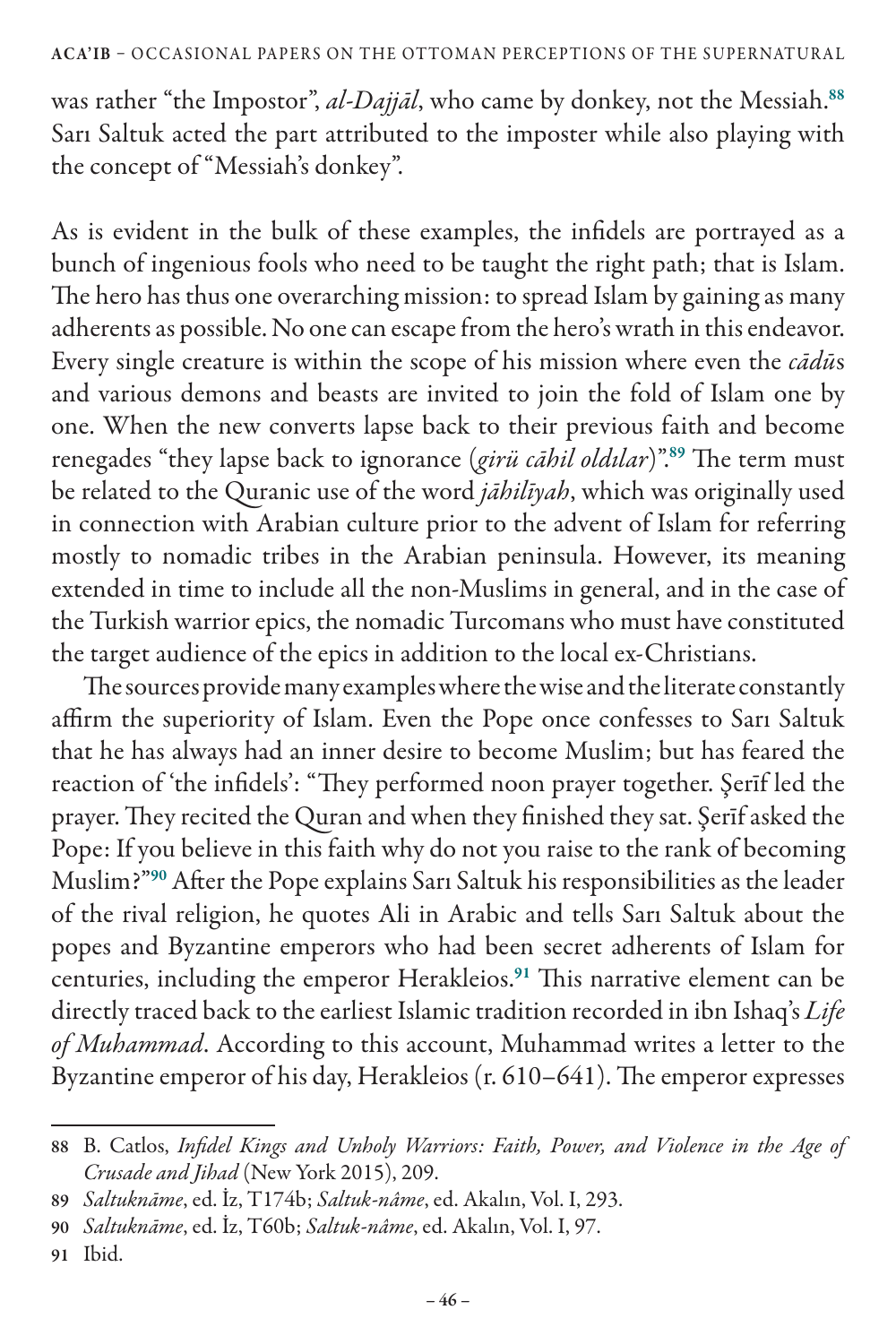his desire to become a follower of Islam because of a dream vision he had. However, the great men of his court prevent him from acting on it.<sup>92</sup> Another similar tale also exists in an account of the correspondence between the caliph Umar II (r. 717–720) and the emperor Leo III (r. 717–741).<sup>93</sup>

# Conclusion

Various *cādū* figures with graphic details about their distinct physical and moral attributes reveal a rich supernatural imagery reflecting diversity and heterogeneity proper to frontier zones of Anatolia and the Balkans. The frontiers provided refuge for culturally and ethnically diverse people, including local Christian peasants, warriors in search of booty and adventure, and nomadic Turcomans. Marginal groups, political dissidents and religious heretics could also find shelter in these areas. This was a period during which the Muslims were once more a minority. The Quranic verses and hadiths calling on the believers to gain as many converts as possible were derived from more pressing, but at the same time, practical needs. The 'cultural' range of new adherents and the spectrum of their 'species' is only more extensive in the Anatolian context and also includes the natural and supernatural realms, although the distinction between the two was not so clear; infidels of all faiths and creeds (even those having cannibalistic tendencies), wild beasts, savages, jinns, *cādū*s and *dīv*s. The Muslim hero patiently and tirelessly invites each of these creatures to join the fold of Islam, which demonstrates the inclusion that the sources offered to the Christian enemy upon conversion.

Aside from the "real" *cādū*s the Muslims are also referred as *cādū*s and the term *cādūlamak* is used synonymously for 'conversion to Islam'. Given the multitude of the hero's miraculous deeds this conviction does not seem surprising. Is he a magician casting spells on Christians, a friend of God (*velī*) performing miracles or a false prophet? Is he a trickster (*'ayyār*), a master of cunning? What sets the limits between these labels, between being a human

<sup>92</sup> Ibn Ishaq, *The Life of Muhammad: A Translation Ishāq's Sīrat Resūl Allāh with Introduction and Notes by A. Guillaume* (Pakistan 1967), trans. 1560–67, 652–656.

<sup>93</sup> R. Hoyland, *Seeing Islam as Others Saw It: A Survey and Evaluation of Christian, Jewish and Zoroastrian Writings on Early Islam* (Princeton – New Jersey 1997), 490–501; quoted from G. Fowden, *Qusayr 'Amra: Art and the Umayyad Elite in Late Antique Syria* (Berkeley 2004), 211.